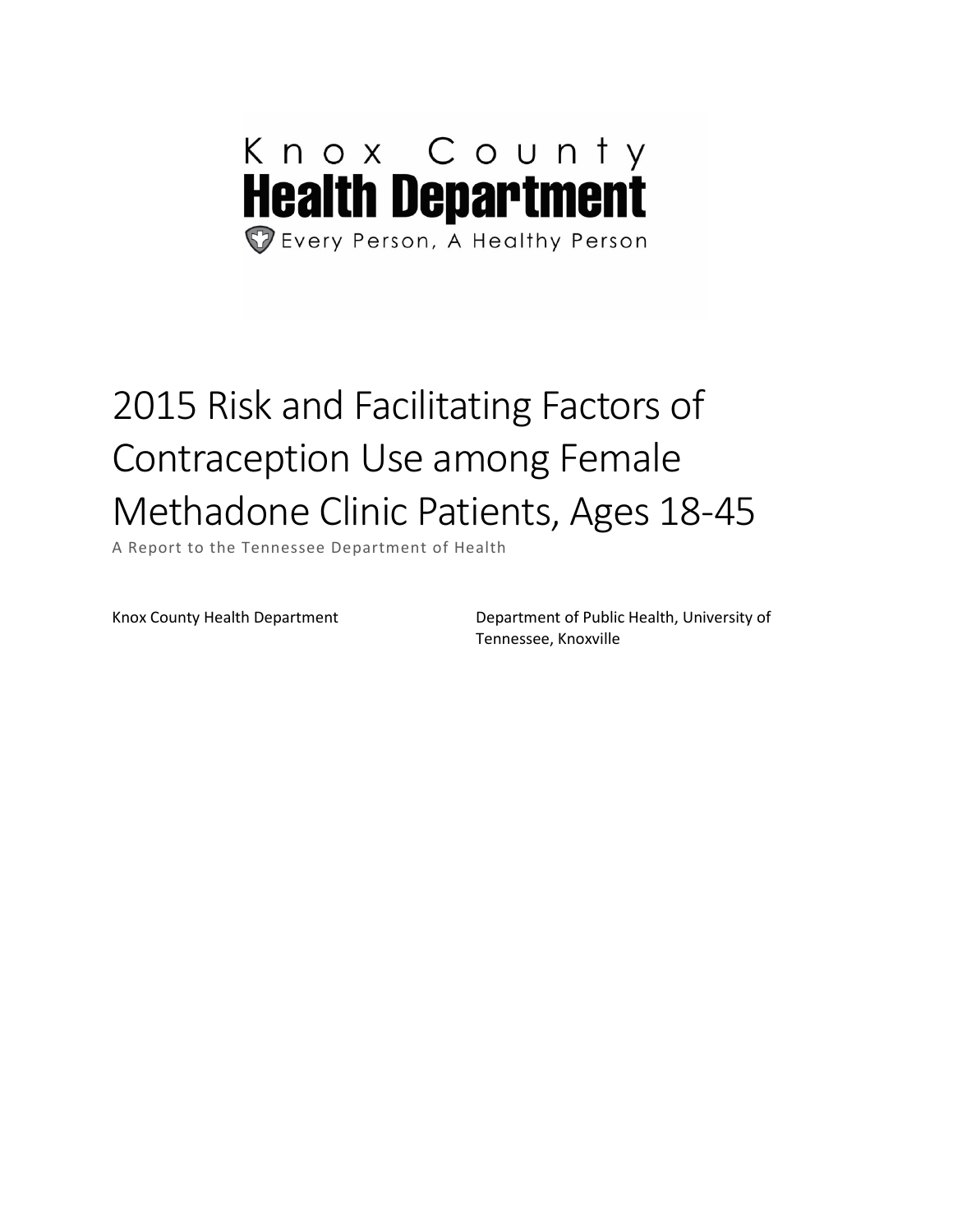# Table of Contents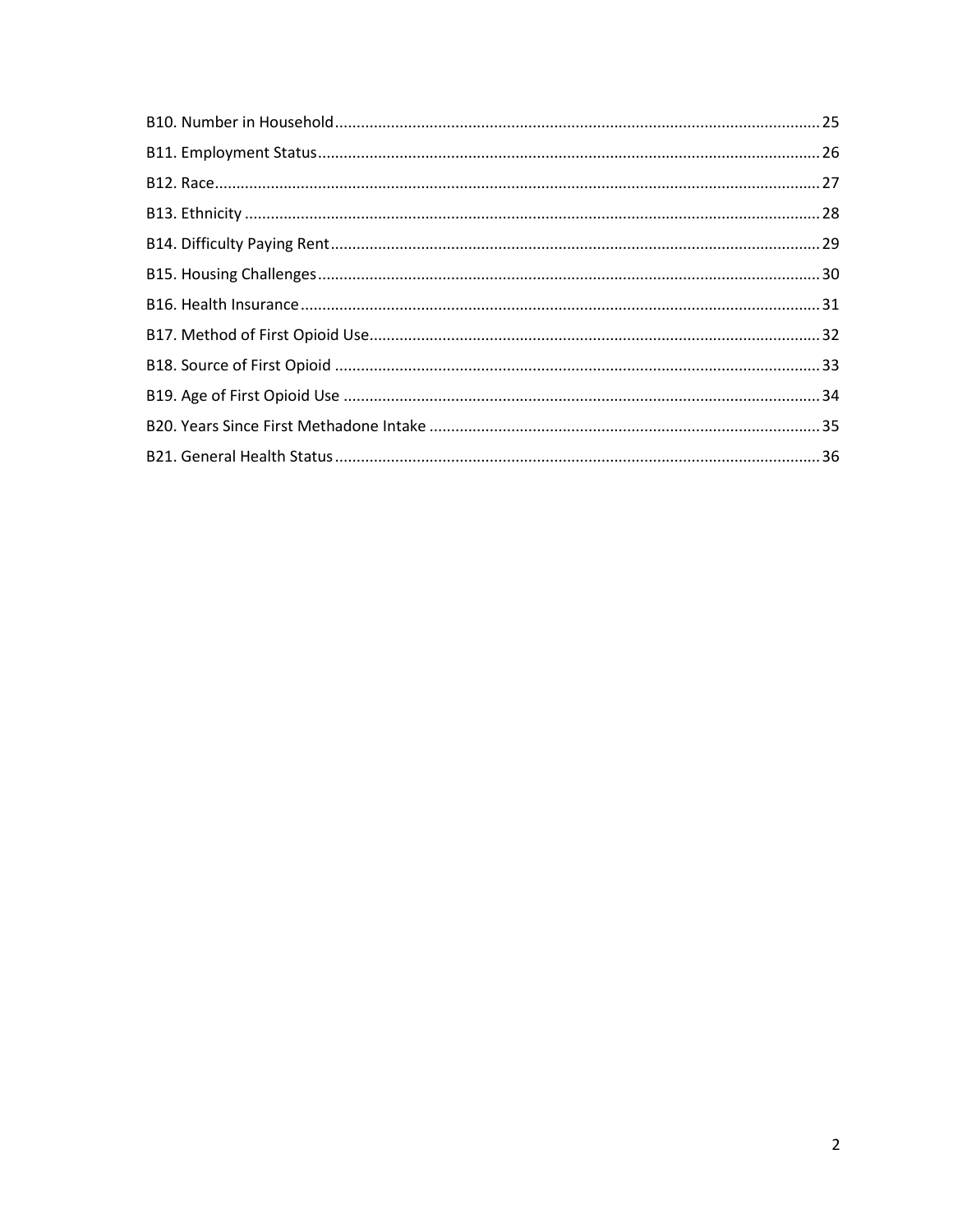## <span id="page-3-0"></span>Executive Summary

**Introduction:** More than half (52.1%) of Tennessee babies diagnosed with NAS in 2014 were from the Eastern area. Knox County reported 103 NAS babies, accounting for 11% of Tennessee babies diagnosed with NAS. Over a quarter of the women who gave birth to babies diagnosed with NAS (27.7%) had prenatally used only prescribed opioids (TDOH, 2015); this figure includes women enrolled in a medication assisted treatment (MAT) for opioid addiction. Prevention of unintended pregnancies for women enrolled in MAT will assist in reducing the number of babies diagnosed with NAS.

**Objectives:** This study addresses three objectives. First the characteristics of the women enrolled in MAT are examined. Next, their current and past contraception use are described. Finally, the association of birth control related knowledge and attitudes with birth control use are analyzed.

**Methods:** Survey data were collected from 291 respondents at two behavioral health clinics in Knoxville.

**Results:** A third of the women (33.1%) reported their general health as poor or fair. Contraception knowledge (percent correct for knowledge questions) was very low (mean 23.0%; median=22.2%). The most frequently cited contraception failure included the pill (64.4%), condom (26.7), and Depo Provera (25.6%). In selecting the barriers to contraception use, the respondents most frequently indicated insurance coverage. In assessing factors related to current contraception use, cigarette use decreased the likelihood of current contraception use by 59% (*p*<.05). Women who ever had a medical visit related to contraception were 3.5 times more likely to be currently using contraception.

**Conclusion:** Strategies must be taken to ensure that all women enrolled in medication-assisted treatment (MAT) for opioid addiction have affordable care that is responsive to their complicated and oftentimes traumatic histories. Educating women about contraception possibilities that do not require a pelvic exam and securing grants and sponsorship to provide free contraception options may enhance the likelihood of contraception use. If Tennessee were to enforce the Federal mandate, this could potentially decrease the contraceptive challenge that insurance has been presenting for women enrolled in MAT.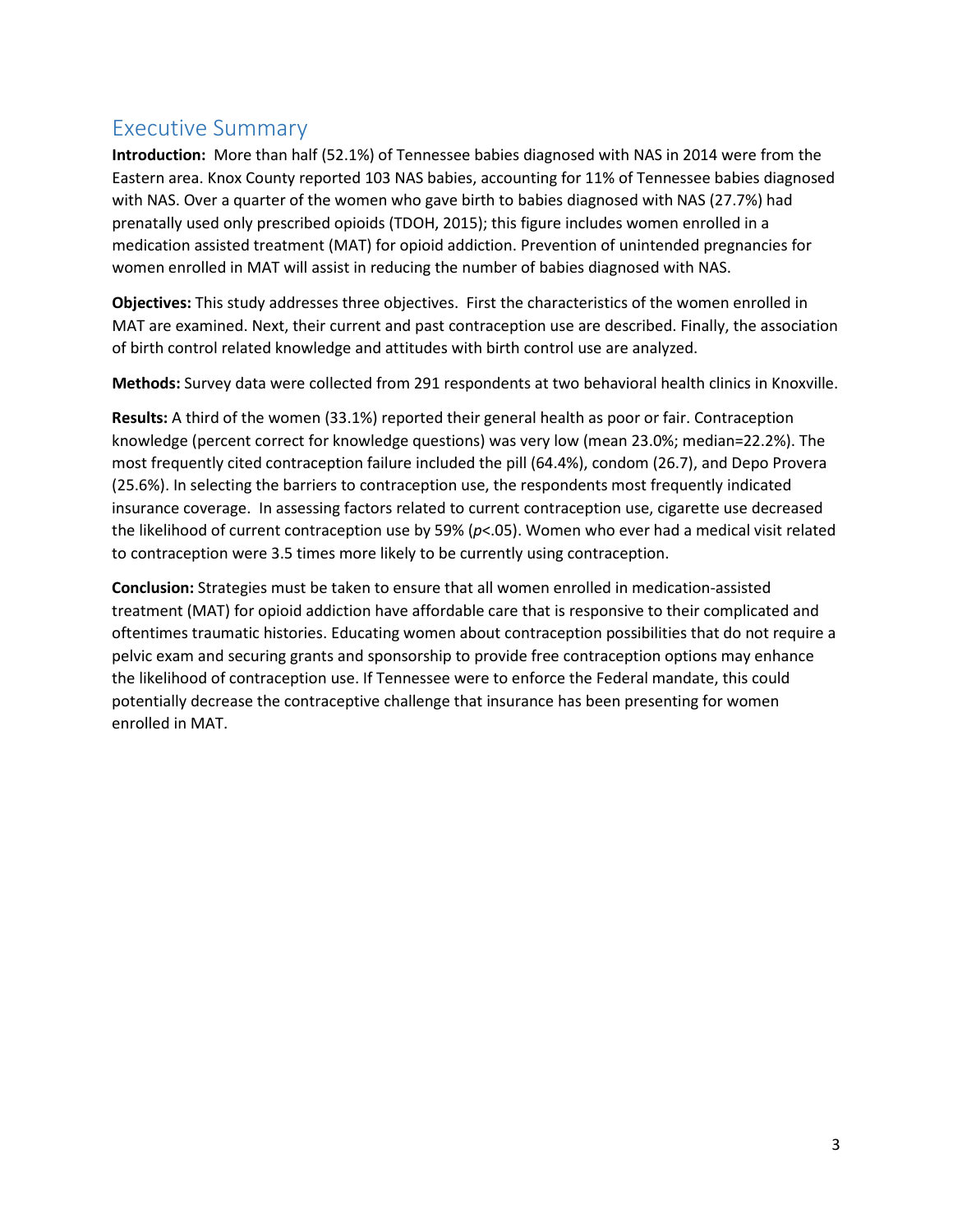## <span id="page-4-0"></span>Introduction

#### <span id="page-4-1"></span>Purpose

Prevention of unintended pregnancies for women who are challenged with opioid addiction will assist in reducing the number of babies born with Neonatal Abstinence Syndrome. Toward this end, we examined the barriers and facilitators of birth control use for women enrolled in a clinic providing pharmacotherapy (i.e., methadone or suboxone) to persons addicted to opioids. First the characteristics of the women who participated in the study will be reviewed. Next, their current and past contraception use will be described. Finally, the association of birth control related knowledge and attitudes with birth control use will be examined.

## <span id="page-4-2"></span>NAS and Contraception Use among Women Addicted to Opioids

According to the Tennessee Department of Health's NAS Summary Archive, Knox County reported 103 NAS babies born in 2014, which accounted for 11% of Tennessee babies diagnosed with NAS. This was a rate of 22.6 per 1,000 live births. More than one-half (52.1%) of the NAS babies reported in Tennessee in 2014 were from the Eastern area of the state (Knox Metro: 10.6%, East Region: 27.1%, North East Region: 14.4%). Over a quarter of the women who gave birth to babies diagnosed with NAS (27.7%) had prenatally used only prescribed opioids (TDOH, 2015). This classification would include women who consistently followed their medication-assisted treatment (MAT) during their pregnancy.

## <span id="page-4-3"></span>Methods

## <span id="page-4-4"></span>Data collection process

Survey data were collected from 291 respondents at two Behavioral Health Group (BHG) clinics in Knoxville. Women met the criteria of the study if they were 18-45 years of age, currently enrolled in one of two Behavioral Health Group (BHG) clinics in Knox County from January 12 to February 13 (25 days total). The BHG clinics specialize in opioid-dependency and offer maintenance treatment of methadone or suboxone. Women were recruited through printed media (flyers and posters) and word of mouth from research and clinical staff.

Women 18-45 years who were currently in treatment at the two BHG clinics were asked to participate in the survey by paid, part-time Knox County employees while they waited in the clinics for their treatment services. At one clinic: BHG-Bernard, the women could take the survey on provided laptop computers or on paper behind privacy screens in a section of the lobby. At the second clinic: BHG-Citico, the women were asked to go to the third floor conference room in the building where they were met by a second research assistant who assisted them with the computer or paper entry. Recruitment was facilitated by small handbills, which were provided by the survey assistants and also left at the clinics for distribution. On the last week of the recruitment, signs were put up in the clinic lobbies while the surveys were being collected that advertised the survey. At the time of the study, 135 women were enrolled at the Citico site and an estimate for the Bernard site was not clearly determined.

All survey assistants were paid, part-time employees of the Knox County Health Department (KCHD), and carried KCHD ID badges. All the survey assistants were women with completed bachelor degrees (or higher) with research experience, who had completed trainings on survey recruitment ethics in vulnerable population and human subjects training (based on the Belmont Report). Recruitment usually took place between the hours of six to ten a.m. at both clinics Monday through Fridays. The hourly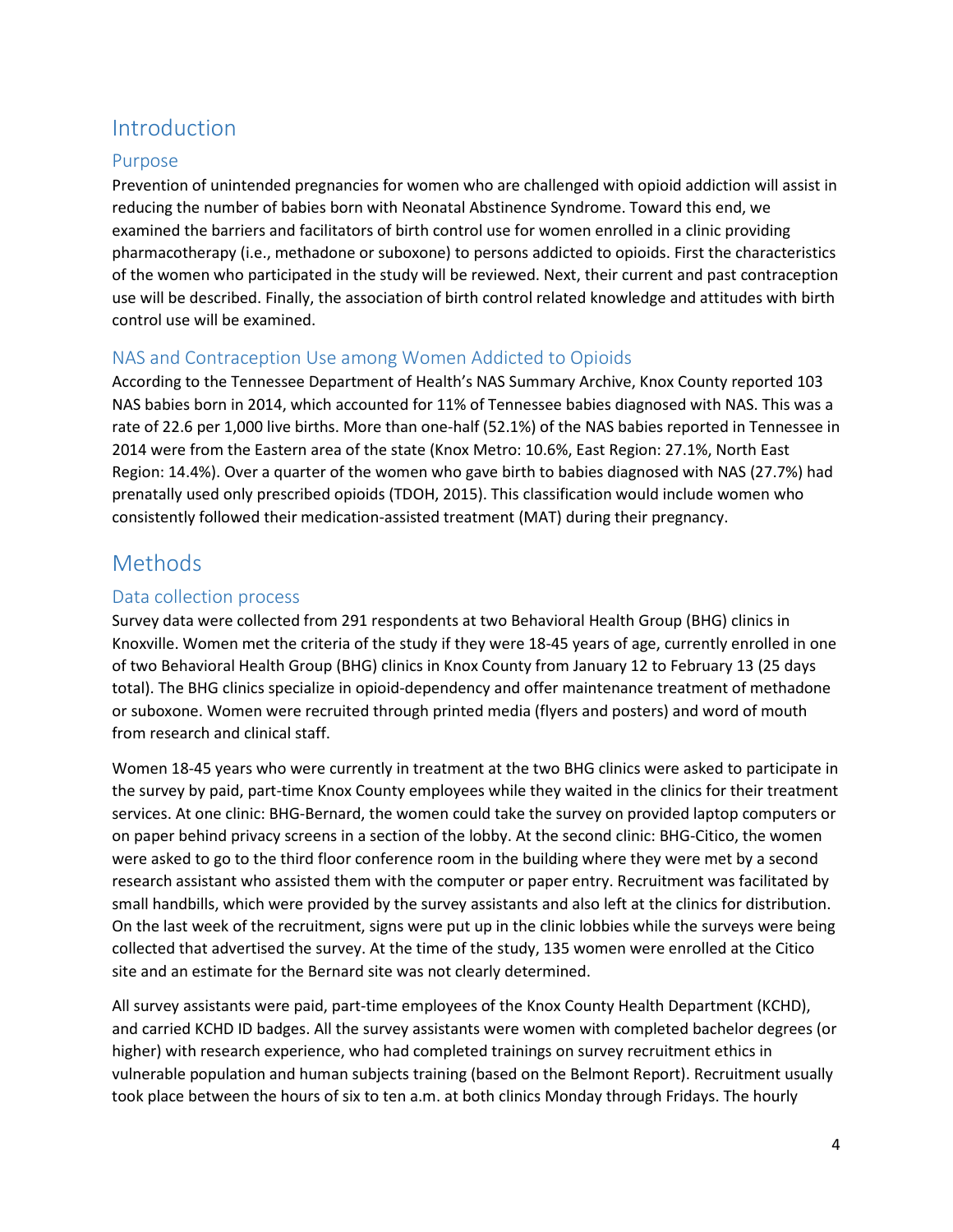schedule would vary based on availability of the researchers and other factors. The principal researchers: Drs. Brown, Meschke, and Prather and Alicia Verlinde MPH would fill in on some of these work recruitment shifts, when necessary.

Respondents could enter their responses to the 61-item survey directly into a secure Survey Monkey site or on paper to be entered into the database later.

#### <span id="page-5-0"></span>Sample

After data cleaning for partial responses (< 10%) and responses from women older than 45 years, 287 women were included in the final analysis.

## <span id="page-5-1"></span>Results

#### <span id="page-5-2"></span>Characteristics of Women

<span id="page-5-3"></span>Demographics. The women participating in the study resided primarily in Tennessee (97.1%) with 45.5% living specifically in Knoxville. A total of 22 TN counties and 2 KY counties were represented by the women with the top four being Knox (50.5%), Blount (11.1%), Sevier (7.3%), and Anderson (7.0%). Women from Kentucky and North Carolina (2.9%) were also represented in the study. The women were 18.5 to 45.9 years old (mean=33.9). Most of the women (94.3%) were white. Over a third of the women (37.6%) indicated that they were married. Other represented races included Native American, Asian, Black, and multiracial. Of the women, 2.4% were Hispanic. Almost two-thirds of the participating women had a high school degree or less (62.1%). A quarter of the participants (26.8%) had some college and 10.2% had finished a certificate, associates, bachelors, or some graduate level education.

A quarter of the women did not disclose their employment status. Of the remaining 215 women, more than a third were employed fulltime (38.6%) and nearly a quarter were employed part-time or temporary (23.3%) Almost half (49.5%) reported a household income of \$20,000 or less. Fewer than one in five (18.8%) had a household income of \$30,000 or more. Of the women, 41.1% had no insurance, 15.3% had private insurance, and the remaining 42.2% had public insurance.

<span id="page-5-4"></span>Health Concerns. In general the women reported their overall health as good (42.2%) but a third viewed their health as poor or fair (33.1%; mean=2.85). Nearly one in five of the women (18.1%) experienced physical abuse in the past year and a third (32.4%) had had sex without giving consent in their lifetime. On a four- point depressed mood scale (see Appendix A) with 4 indicating high depressed mood in the past week, the women's responses ranged from 1-4 (mean=2.2; median=2.3). A score of three or higher was reported by 17.0% of the women.

Less than half of the sample shared how many drinks it takes to feel buzzed (n=127). Of these, the majority (60.6%) reported two and 39.4% reported three. An alcohol risk measure was created from three items, with a higher score (range of 0-3) indicated higher risk of alcohol misuse or abuse (see Appendix A). Of the 144 women who shared about their alcohol risk, 18.7% reported one or more concerns. It is interesting to note that half of the sample (n=143) did not answer any of these questions. Of the 275 women who shared, the majority smoked one or more cigarettes daily (80.1%), with almost two-thirds (64.0%) smoking 10-29 each day. Nicotine uptake was also achieved without smoking. Almost one in 10 (n= 26; 9.1%) reported currently using smokeless tobacco and 114 (39.7%) reported current use of e-cigarettes.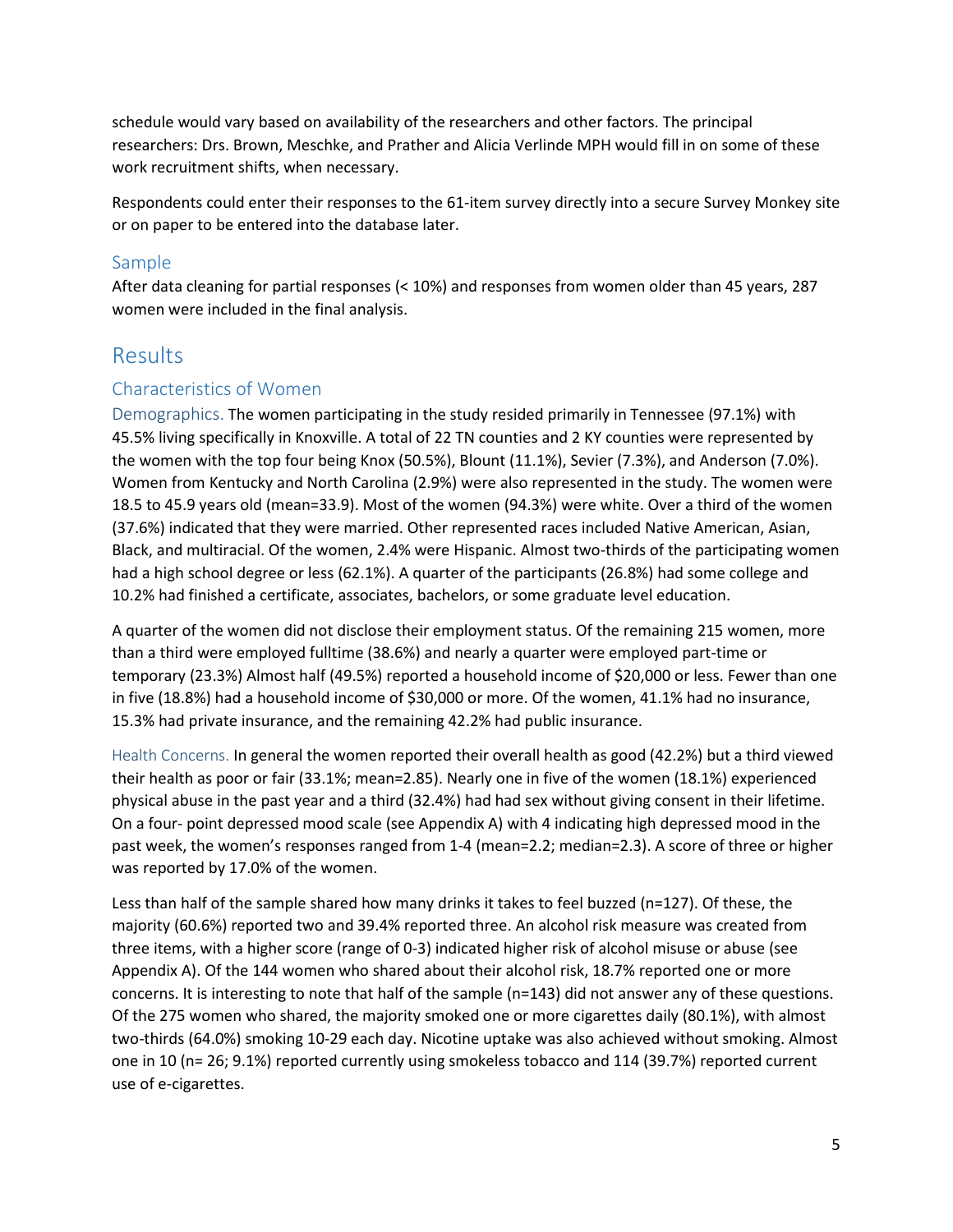<span id="page-6-0"></span>Opioid use. The source of the women's first opioid experience varied from a personal prescription (42.9%), a friend who had the drug (35.8%), family member's prescription (12.8%) to street contact who sold the drug (8.5%). The age of first opioid use ranged from 12 to 43 years (mean=20.3; median=19). Just over half of the women (53%) disclosed the year of their first methadone intake. This ranged from 1-18 years ago (mean=4.3; median = 2.5), with over 40% having their first methadone treatment intake one or two years ago.

<span id="page-6-1"></span>Reproductive Health. Most of the women (57.1%) of the women were married or cohabitating. The majority of women (80.8%) indicated having had vaginal sex without a condom in the last two years. Most women (n=245; 85.1%) also reported one or more pregnancy (ranging from 1-10). Of the 245, over half of the women (52.6%) reported two or three pregnancies and almost a third (31.3%) had four or more pregnancies. Seventeen of the 287 women were pregnant at the time of the survey. Of women with a past pregnancy, 36.7% (n=90) reported getting pregnant while using birth control. The most frequently cited contraception failure related to these pregnancies included the pill (64.4%), condom (26.7), and Depo Provera (25.6%).

Of the 245 women reporting at least one current or previous pregnancy, nearly half had no planned pregnancies (43.3%). One of five (18.8%) had 100% planned pregnancies. An average of 36.9% (median=33.3%) of total pregnancies were unplanned (0-100%). The number of unplanned pregnancies ranged from zero to six with an average of 1.0 planned pregnancies for women with one or more pregnancies. Two-fifths of the women (42.6%) reported only unplanned pregnancies. Most women (67.9%) reported they never had an abortion. Of women with living children, 17.1% had had one or more child in Department of Children's Services' custody.

<span id="page-6-2"></span>Health Attitudes and Beliefs. The women shared how much they agreed with four statements regarding NAS risk and concern on a five point scale (see Appendix A). Higher levels of agreement indicated greater perceived risk. The responses ranged from 1.75 to 5.0 (mean=4.3; median=4.3). Of the women, 76.2% responded at a level of agreement of 4.0 or greater, indicating a high level of perceived risk. A quarter of the women (26.6%) strongly agreed with all scale measures (i.e., mean=5).

Contraceptive knowledge was calculated through 27 true/false questions. Each woman was given a percentage score based on the number correct and total number answered (see Appendix A). Contraception knowledge was very low (mean 23.0%; median=22.2%) for the 280 women who responded to 1-27 of these questions (mean=20.5; median=21). The percent answered correctly ranged from 0-66.7%. Greater knowledge of contraception increases the likelihood of contraception use, so these figures indicate an opportunity for improvement.

## <span id="page-6-3"></span>Past and Current Birth Control Use

Birth control use and its necessity were used to categorize the women in relation to susceptibility to becoming pregnant while enrolled at the methadone clinic. The first category included women who reported current birth control practice or women for whom birth control was not necessary for pregnancy prevention (e.g., currently pregnant, hysterectomy, partner with vasectomy, inability to conceive, or no intercourse with men). The second category included women who were at risk of pregnancy and were not using birth control. Women shared information about their current use and their use in the past five years.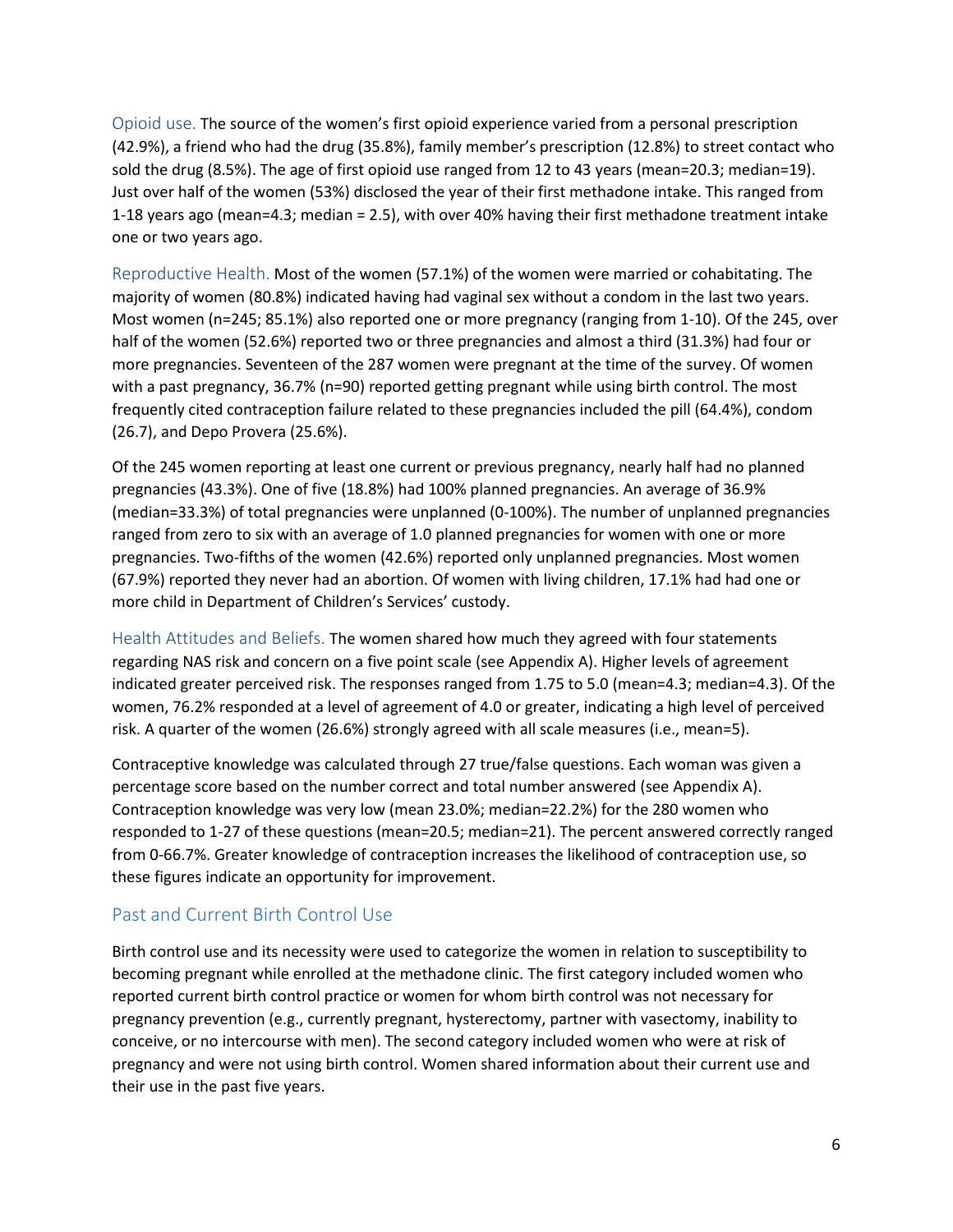Of the women not currently pregnant and not trying to get pregnant (n=276), 75.4% reported currently using one to four types of birth control (mean=.88; median=1). Due to high failure rates, contraception use did not include douching, withdrawal, or rhythm methods. The majority of the women reported only one method (64.1%) with the most common being tubal ligation (37.0%) and the condom (21.4%). A sharp drop then occurred to the next most used — Depo-Provera (7.6%), IUD (7.2%), and the pill (6.9%).

Birth control use in the past five years was also examined. Here 85.7% of the women reported using some type of birth control as necessary to prevent conception. The number of birth control methods used in the past five years ranged from 1 to 6 (mean=1.3; median=1.0). Condom (39.4%), surgical sterilization (31.1%), and the pill (24.0%) were the most common birth control methods. Depo-Provera (20.2%) and IUD (8.7%) followed next but much further behind.

The women also shared reasons for missing or not making an appointment for birth control in the past year. Of the 287 women, 190 answered this question with 21 women (1.11%) shared they never missed an appointment for birth control. The more frequent reasons for missing birth control appointments included: tubes tied (43.7%), forgot (11.6%), and discomfort with the exam (10%). The remaining reasons were selected by fewer than 10% of the women.

## <span id="page-7-0"></span>Barriers and Facilitators of Contraception Use

The barriers and facilitators of contraception use were examined based on a theoretical framework of factors associated with contraception use and unintended pregnancy (Kaye, et al., 2009; see Figure 1). Survey measures were available for all factors in the framework with the exception of intention. Given the limited number of participants, it was not feasible to assess the overall model, but instead a series of regression analyses were conducted.

#### Figure 1.

Framework of Factors related to Contraception Use and Unintended Pregnancy.

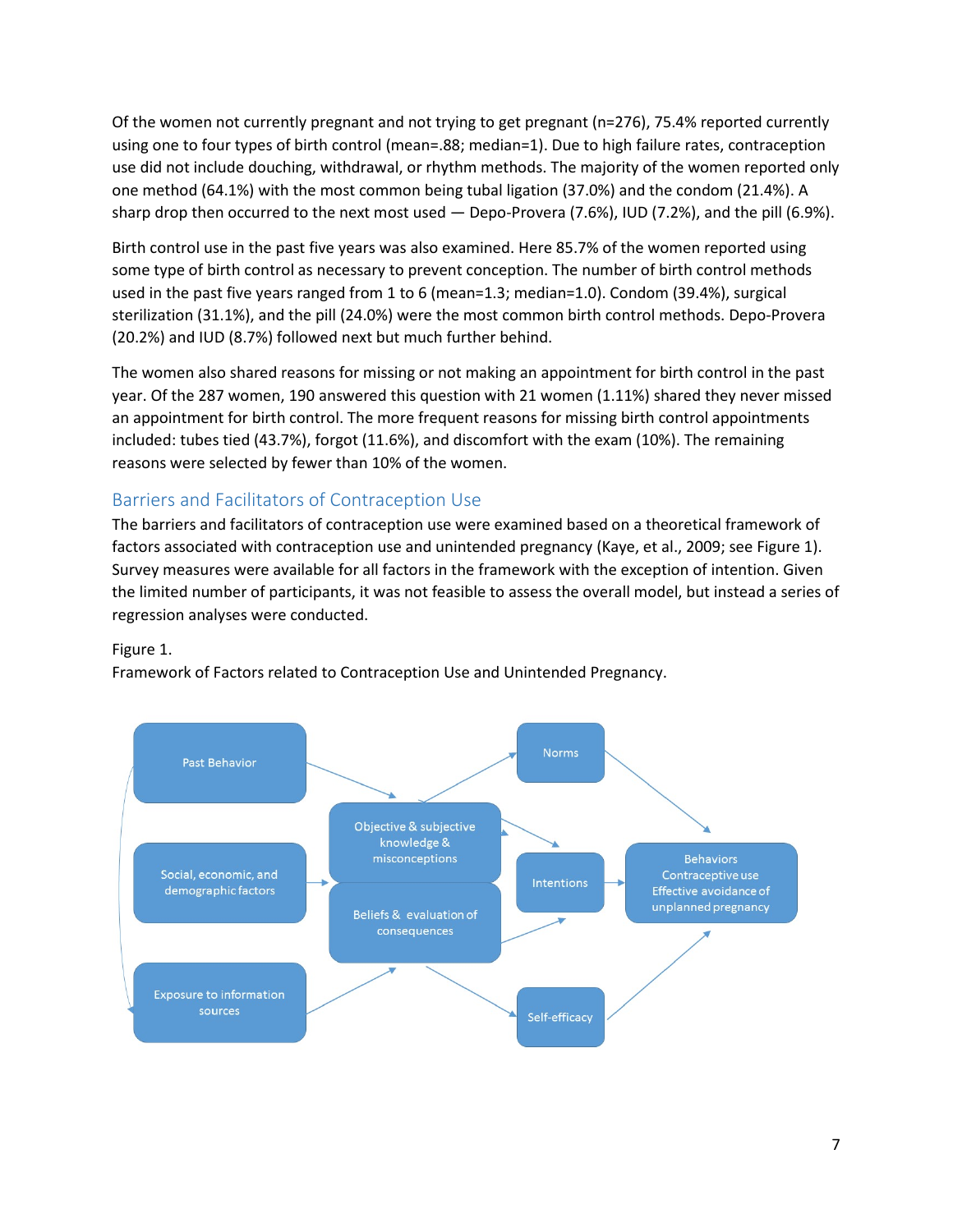The category of predictors and associated measures are listed in Table 1.

Table 1.

Measures used in Regression Models

| Category                                  | <b>Survey Measure(s)</b>                      |  |
|-------------------------------------------|-----------------------------------------------|--|
| Past behavior                             | Percent of unplanned pregnancies              |  |
|                                           | Cigarette use (yes/no)                        |  |
|                                           | Past BC use                                   |  |
| Demographics                              | Married (yes/no)                              |  |
|                                           | More than HS education (yes/no)               |  |
|                                           | Insured (yes/no)                              |  |
| Exposure to contraceptive information     | Past birth control visit<br>$\bullet$         |  |
| Contraception knowledge or misconceptions | Percent answered correctly<br>$\bullet$       |  |
|                                           | Trust of drug companies<br>$\bullet$          |  |
|                                           | Trust of government                           |  |
| Consequences                              | NAS risk                                      |  |
|                                           | Women enrolled in methadone treatment         |  |
|                                           | should be required by law to use long lasting |  |
|                                           | birth control (e.g., Depo-Provera or IUD).    |  |
| Self-efficacy                             | Birth control challenged due to arousal       |  |
|                                           | Fate determines pregnancy                     |  |
|                                           | Partner determines use of birth control       |  |
| Contraception                             | Current birth control use                     |  |
|                                           | Tubes tied (bilateral tubal ligation; yes/no) |  |
| Unplanned pregnancy                       | Percent of unplanned pregnancy                |  |
|                                           | Unplanned pregnancy (yes/no)                  |  |

Due to the limited sample size only one slice of the overall model were included in each regression model. Three models for each of the four outcomes (2 contraception and 2 unplanned pregnancy): (1) Demographics, past behavior, and exposure to contraceptive information; (2) Demographics and contraception knowledge or misconception; and (3) Demographics, consequences, and self-efficacy.

#### <span id="page-8-0"></span>Contraception Use

In an initial descriptive analysis, the women cited various reasons for not using birth control on occasion in the past year (Figure 2). The majority of women did not select a reason (n=150). Of the remaining 137 women, they selected one to five reasons for not using birth control (mean=1.5; median=1). The most frequently selected responses included: 'no insurance' (22.6%), 'did not need' (17.5%), 'did not have sex with a man' (16.1%), 'pregnant' (12.4%), 'only occasionally had sex' (12.4%), 'no medical provider' (12.4%), and 'OK to get pregnant '(11.7%). The remaining reasons were selected by less than 10% of the 137 women.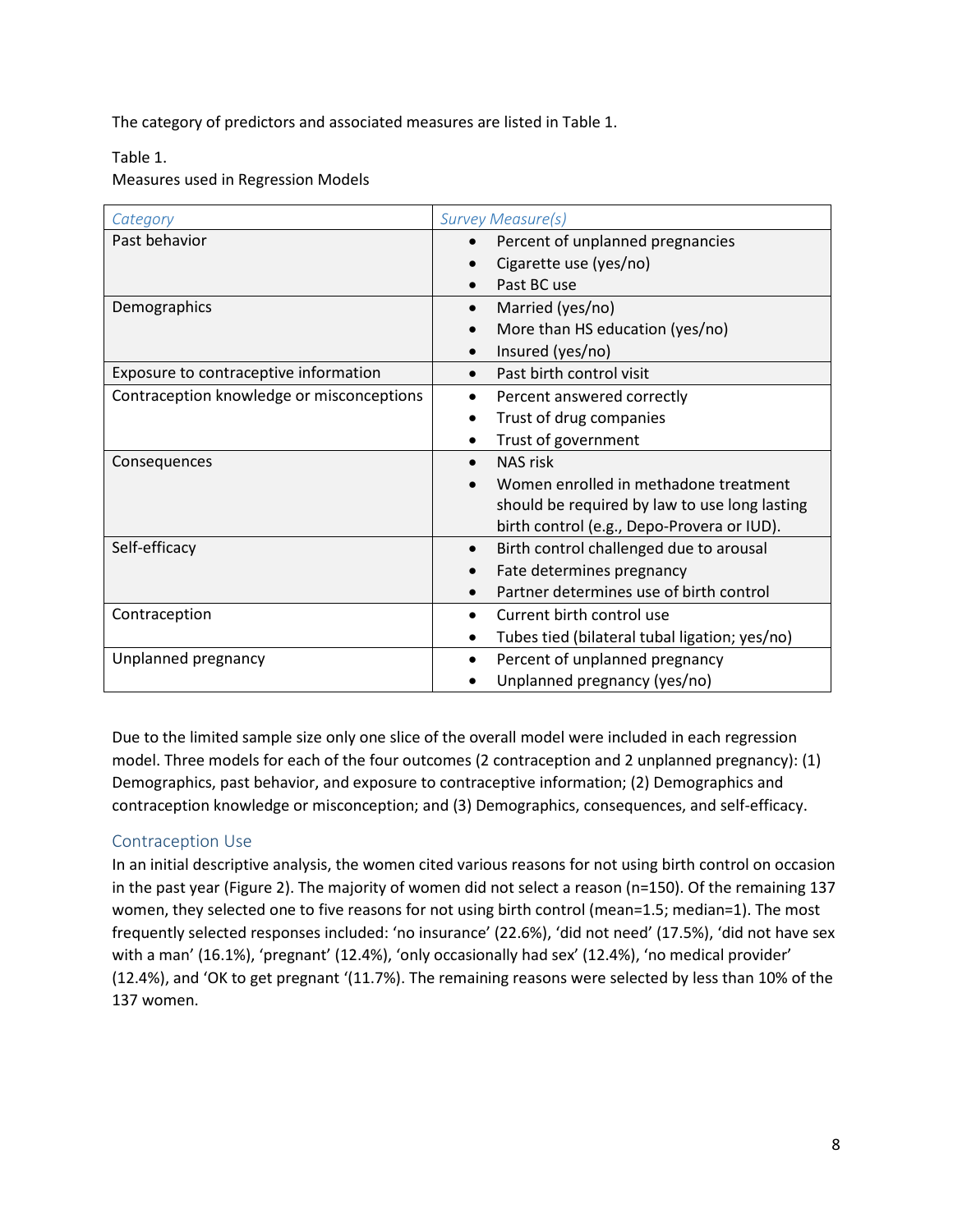

## Figure 2: Self-reported barriers to birth control use in the past 12 months N= 137

*Current Contraception Use.* For the purpose of determining which factors were significantly related to current birth control use all pregnant women were excluded from the analysis. Women who selfidentified as using birth control (excluding abstinence), who underwent a tubal ligation, or who were partnered with a man who had had a vasectomy were considered active birth control users. All other women were considered as not actively using contraception.

The Past Behavior model for current contraception use was significant (*p*<.01) with cigarette use significantly decreasing the likelihood of current contraception use by 59% (*p*<.05). Also women who had ever visited a physician or women's health care clinic for birth control were 3.5 times more likely to be currently using contraception. The Knowledge model was not significant for current contraception use. The Consequences and Self-Efficacy model also was approaching significance (*p*<.10). For every unit increase in agreement with the statement, "It doesn't matter whether you use birth control or not, when it is your time to get pregnant, it will happen", the likelihood of currently using contraception decreased by 25% (*p*<.05).

*Bilateral Tubal Ligation.* Given that nearly a third of the women (32.8%) reported having undergone tubal ligation, predictors of effective, long-lasting birth control method were also examined. Only the Consequences and Self-Efficacy model was significant (*p*<.01). For each unit increase of agreement with the statement, "Women enrolled in methadone treatment should be required by law to use long lasting birth control (e.g., Depo-Provera or IUD)", the likelihood of having one's tubes tied increased by 38% (*p*<.01).

## <span id="page-9-0"></span>Unplanned Pregnancy

*Ever had Unplanned Pregnancy.* None of the three logistic regression models were significant in predicting ever having had an unplanned pregnancy.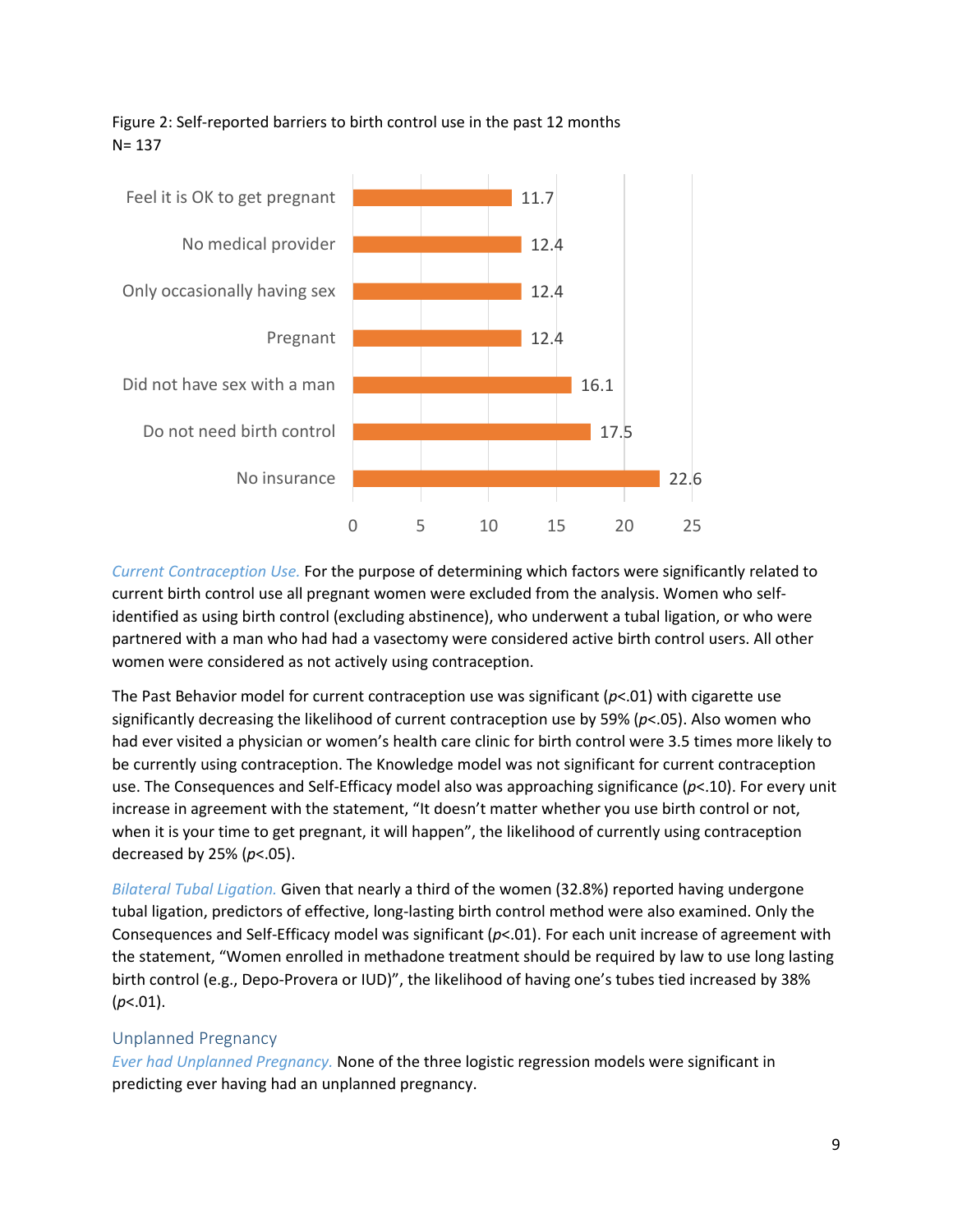*Percent of Unplanned Pregnancies.* None of the three hierarchical regression models were significant in predicting the percent of pregnancies that were unplanned.

## <span id="page-10-0"></span>**Conclusions**

The study provides a comprehensive description of women, ages 18-45, who are enrolled in MAT. Based on this data set composed of participants from Knox County and surrounding counties, the characteristics of these women leave much cause for concern. In addition to opioid addiction, the women are often times facing a variety of other challenges including low education, lack of health insurance, and histories of physical and sexual abuse. Four out of five women smoked daily and 80% reported at least one unplanned pregnancy. Thus not surprising, a third of the women reported their general health as poor. The comorbidity of physical and emotional challenges encourages access to a multidisciplinary team in health promotion, including the promotion of contraception use to decrease the risk of offspring diagnosed with NAS

Given the multi-faceted nature of these women's challenges, care must be given to the promotion of and access to contraception. Lack of insurance and histories of sexual abuse may make gynecological visits financially or emotionally out of reach. Strategies must be taken to ensure that all women enrolled in MAT have affordable care that is responsive to their complicated and oftentimes traumatic histories. Educating women about contraception possibilities that do not require a pelvic exam and securing grants and sponsorship to provide free contraception options may enhance the likelihood of contraception use.

The results also indicated that not all contraception is equally effective. Over a third of women with a past pregnancy reported at least one pregnancy while using birth control. They most frequently related this event to the pill (64.4%), condom (26.7%), and Depo Provera (25.6%). These contraception devices' efficacy is dependent on personal responsibility and consistency in administration. The women's reports encourage greater adoption of long-acting reversible contraception (LARCs) such as IUDs, as

## RECOMMENDATIONS

- Provide reproductive healthcare responsive to complex and challenging lives of women enrolled in MAT
- Encourage adoption of long-acting reversible contraception
- Integrate contraception information in health promotion efforts, e.g., smoking cessation
- Enhance access to reproductive health care at MAT clinic through clinical collaborations
- Include contraception in TennCare coverage
- Investigate decision process related to bilateral tubal ligation

LARCs' efficacy is less dependent on consistent, reliable administration

In examining the barriers and facilitators of contraception, cigarette use was related to lower contraception use. This relation could be associated with environments with limited or no health promotion messages, models of challenged self-care, or an individual's impulsivity. Regardless of the possible common influences, cigarette use could be utilized to screen women of particularly high risk of not using contraception. Smoking cessation programs offered through the MAT clinic could also include content to promote contraception. The self-efficacy and empowerment of overcoming tobacco addiction could also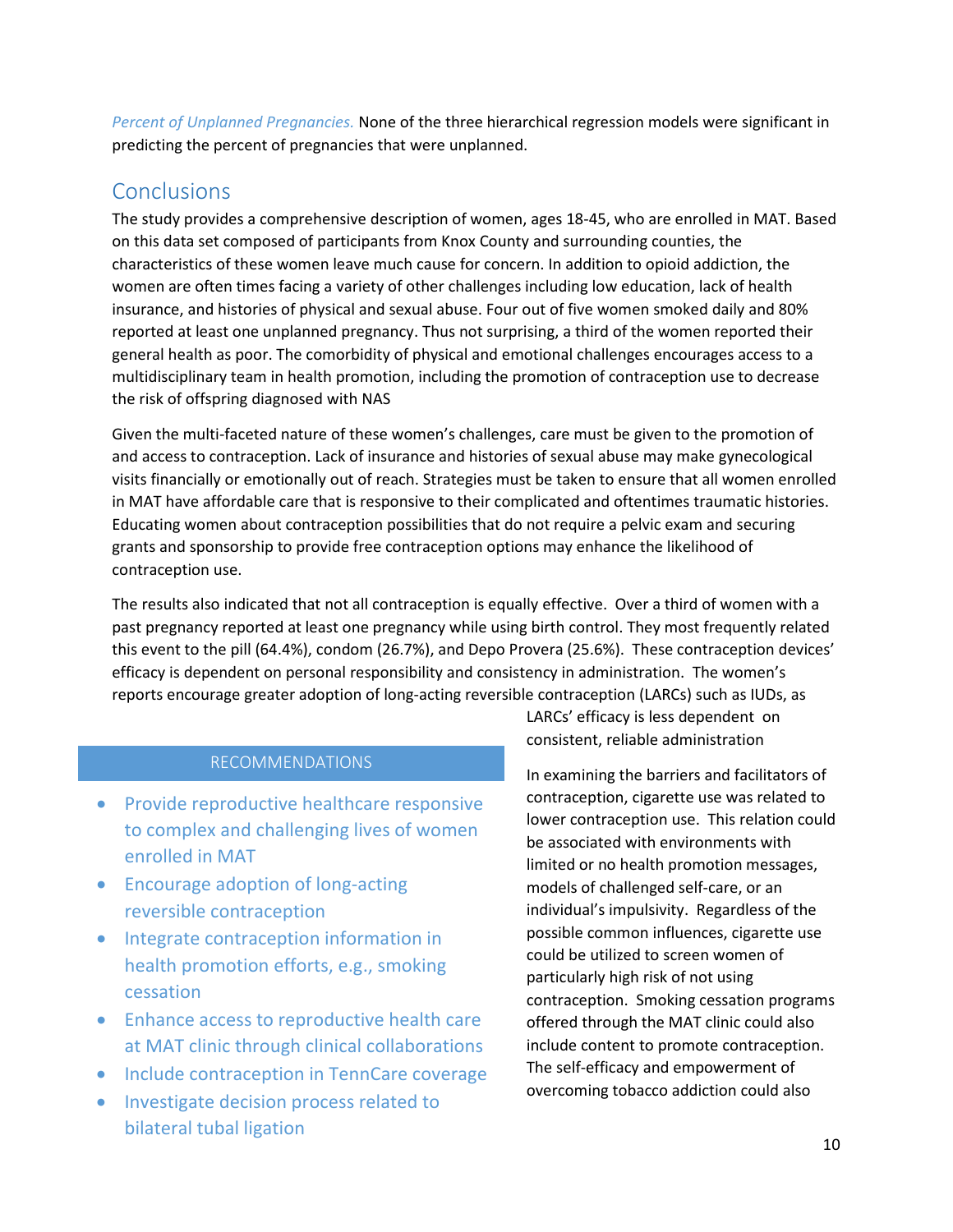generalize to empowerment to discuss and use contraception with partners.

The importance of medical care in relation to contraception was emphasized in the regression analysis; a history of a medical appointment related to birth control increased the likelihood of current contraception use by 3.5 times. The impact of medical care on current contraception use is something that can be capitalized upon through partnerships between health clinics and public health organizations. MAT clinic collaborations with other medical practitioners would provide the opportunity for women of childbearing age to access medical care for both MAT and contraception at the same clinic site. Collaborations with local public health departments or nonprofits with specialization in women's health could support such policy. Funds for staffing, educational materials, and the possibility of providing long-acting contraception for women who could not otherwise afford it would also be beneficial. This study's findings provide justification for these funding proposals. This is indeed an exciting opportunity.

More than a third of the women in the study reported having had bilateral tubal ligation. This far exceeds the general US population; 2002 data revealed that 27% women have undergone this procedure (Mosher, et al., 2004). In relation to tubal ligation, only one significant factor emerged – greater agreement that women in MAT should be legally mandated to use long-lasting contraception facilitated the adoption of tubal ligation. This poses an interesting opportunity for policy development. Policy at the MAT clinic could mandate annual contraception appointments or educational session for women of childbearing age. Bilateral tubal ligation would be included in such discussions. Given the other characteristics associated with the participating women, issues such as insurance coverage and abuse histories should be taken into consideration when structuring opportunities for contraception education and access.

Further qualitative investigations of the experiences of women who have experienced tubal ligation is also warranted. What factors influenced their decision? What professional and personal supports were encouraging? How was the tubal ligation situation in relation to other reproductive health events and experiences? Was the procedure affordable and if so, why or how? Such information will help us better understand how to support women who are considering tubal ligation, so they are confident and at peace whether or not they choose to undertake tubal ligation.

The women of the study most frequently indicated insurance coverage as a barrier to contraception use. Insurance coverage was subsequently included as a predictor of current contraception use in the regression analysis, but was not significant. This seeming contradiction may reflect that not all states – including Tennessee – are not complying with the ACA mandate that contraception be covered by insurance (Levy, 2015). With that, it may be that although the women have insurance coverage, this alone is not enough to allow them to afford contraception. If Tennessee were to enforce the Federal mandate, this could potentially decrease the contraceptive challenge that insurance has been presenting for women enrolled in MAT.

Public health opportunities also are presented by our findings in relation to the promotion of contraception use by this population. The more women agreed that pregnancy was largely influenced by fate per se, the less likely they were to be currently using contraception. Educational efforts can be made to promote the development of women's self-efficacy related to their reproductive health. Dissemination of such information could occur in presentations, websites, or published materials. Regardless of the format, sensitivity to health literacy considerations must be applied, particularly given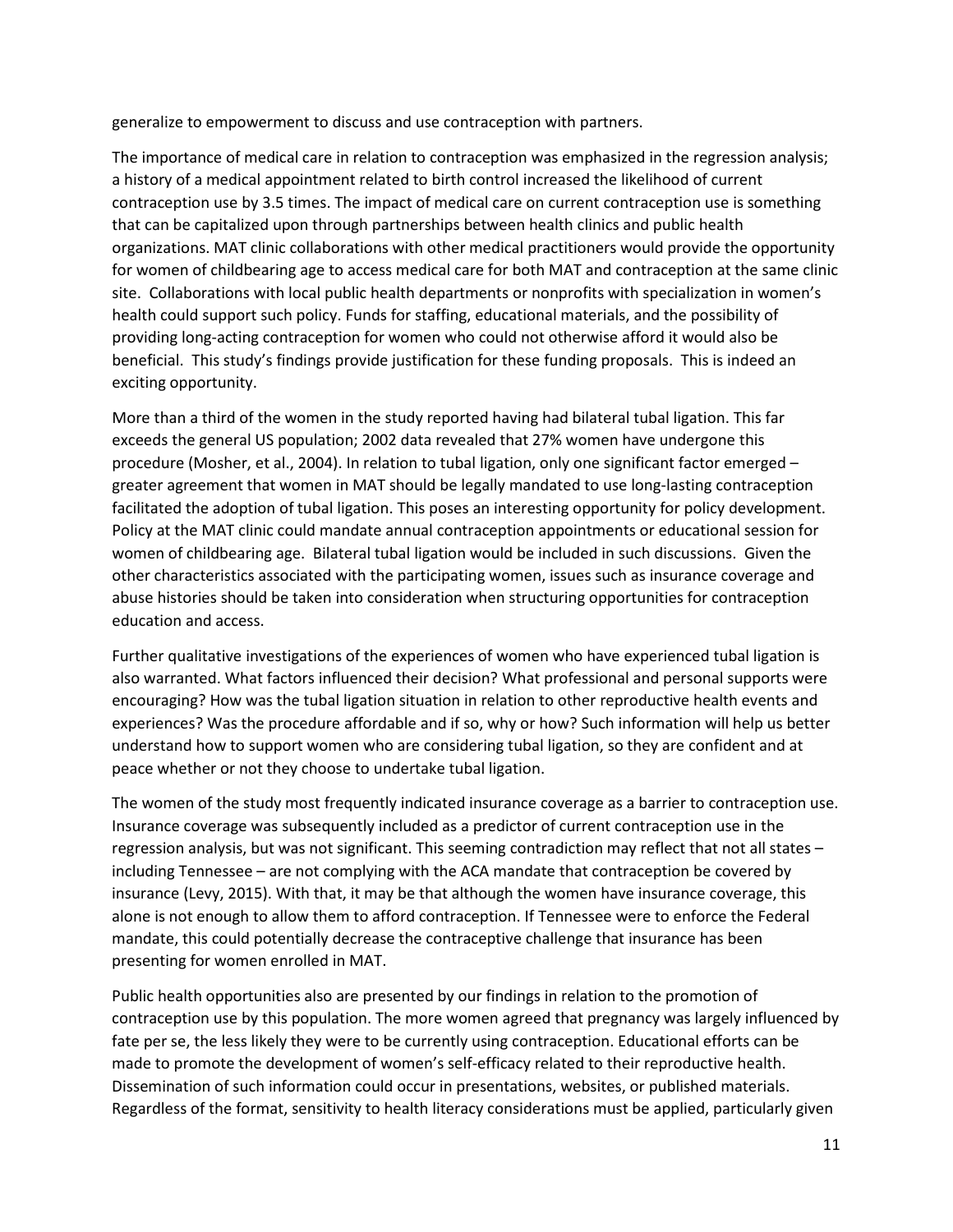the women's average education level, overall low contraception knowledge, and discomfort in talking with medical providers and their partners about contraception.

Given the focus on Knox County MAT clinics and reflection of a sample of convenience, care must be taken in generalizing this study to Knox County and surrounding counties or the state of Tennessee. Nonetheless, this study begins to provide insight into the characteristics, reproductive health, and barriers and facilitators of contraception use among women enrolled in MAT for opioid addiction. The potential application of these findings to further reduce the prevalence of NAS in Tennessee is encouraging. Future studies will assist in better understanding the processes of personal decisions about contraception use and the consistency of such use.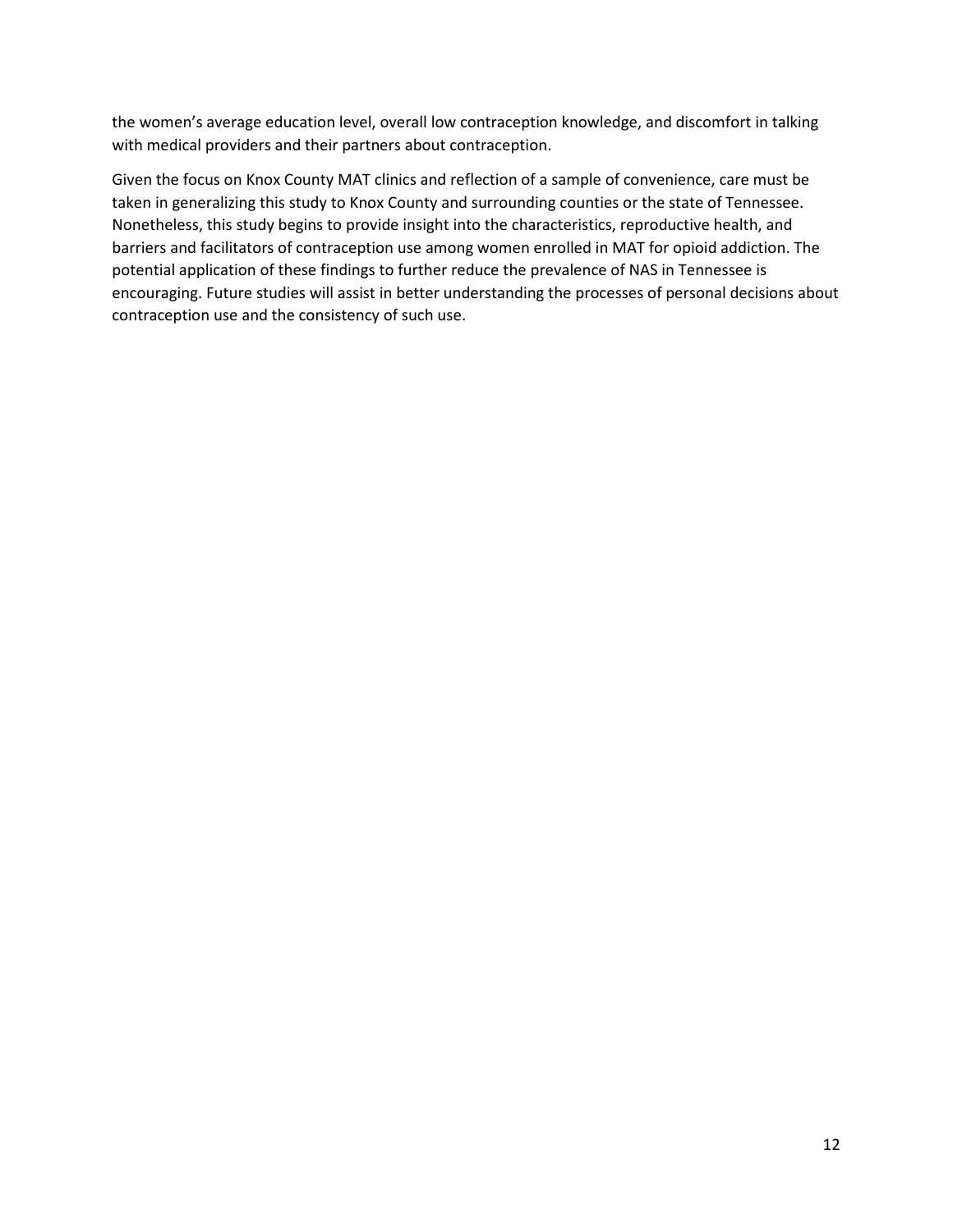## <span id="page-13-0"></span>References

- Kaye, K., Suellentrop, K., and Sloup, C. (2009). *The Fog Zone:How Misperceptions, Magical Thinking, and Ambivalence Put Young Adults at Risk for Unplanned Pregnancy.* Washington, DC: The National Campaign to Prevent Teen and Unplanned Pregnancy. Access on May 28, 2015 from [https://thenationalcampaign.org/sites/default/files/resource-supporting](https://thenationalcampaign.org/sites/default/files/resource-supporting-download/fogzone_0.pdf)[download/fogzone\\_0.pdf](https://thenationalcampaign.org/sites/default/files/resource-supporting-download/fogzone_0.pdf)
- Levy, P. (April 29, 2015). Obamacare requires birth control coverage. But some insurers are ignoring the law. *Mother Jones*. Accessed on May 28, 2015 from [http://www.motherjones.com/mojo/2015/04/obamacare-requires-better-coverage](http://www.motherjones.com/mojo/2015/04/obamacare-requires-better-coverage-insurance-companies-are-ignoring-law)[insurance-companies-are-ignoring-law.](http://www.motherjones.com/mojo/2015/04/obamacare-requires-better-coverage-insurance-companies-are-ignoring-law)
- Miller, A. M. & Warren, M. D. (2015). *Neonatal Abstinence Syndrome Surveillance Annual Report 2014*. Accessed on May 25, 2015 from [http://health.state.tn.us/MCH/PDFs/NAS/NAS%20Annual%20report%202014\\_FINAL.pdf](http://health.state.tn.us/MCH/PDFs/NAS/NAS%20Annual%20report%202014_FINAL.pdf)
- Mosher WD, Martinez GM, Chandra A, et al. (2004). Use of contraception and use of family planning services in the United States: 1982-2002. *Adv Data*, *350*, 1-35. Access on May 28, 2015 from [http://www.ncbi.nlm.nih.gov/pmc/articles/PMC2492586/pdf/RIOG01001\\_0023.pdf](http://www.ncbi.nlm.nih.gov/pmc/articles/PMC2492586/pdf/RIOG01001_0023.pdf)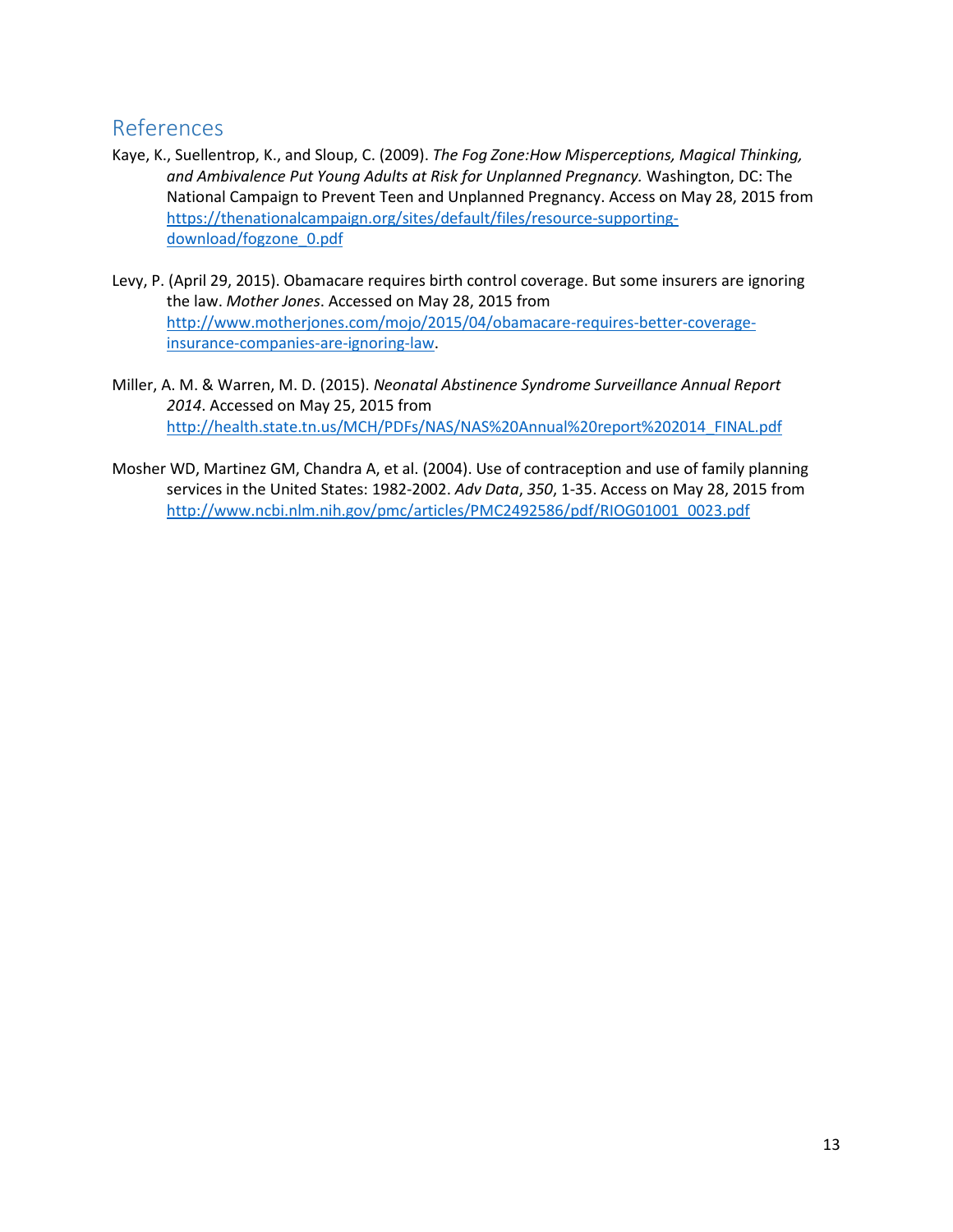# <span id="page-14-0"></span>Appendices

## <span id="page-14-1"></span>Appendix A: Table of Measures

| Scale (type)        | Variables included                                                                                     | Scale                  |
|---------------------|--------------------------------------------------------------------------------------------------------|------------------------|
| <b>NAS Risk</b>     | Methadone use during pregnancy can affect the fetus<br>$\bullet$                                       | 1=strongly disagree    |
| (mean)              | Taking prescription painkillers during pregnancy can<br>$\bullet$                                      | 2=Disagree             |
|                     | affect the fetus                                                                                       | 3=Neither agree nor    |
|                     | Pregnant women should not use painkillers<br>$\bullet$                                                 | disagree               |
|                     | Community members are concerned about women<br>$\bullet$                                               | 4=Agree                |
|                     | using painkillers during pregnancy                                                                     | 5=Strongly agree       |
| Depression          | Think about the past week. How often have you                                                          | 1=rarely or not at all |
| (mean)              | experienced the following?                                                                             | 2=Some of the time     |
|                     | You felt depressed<br>$\bullet$                                                                        | 3=Often                |
|                     | You felt that everything you did was an effort<br>$\bullet$                                            | 4=Most of the time     |
|                     | You felt hopeful about the future (reversed)<br>$\bullet$                                              |                        |
|                     | You were happy (reversed)<br>$\bullet$                                                                 |                        |
| <b>Alcohol Risk</b> | Have people annoyed you by criticizing your drinking?<br>$\bullet$                                     | $0 = no$               |
| (sum)               | Have you felt you ought to cut down on your drinking?<br>$\bullet$                                     | $1 = yes$              |
|                     | Have you ever had a drink first thing in the morning to                                                |                        |
|                     | ٠<br>stead your nerves or to get rid of a hangover?                                                    |                        |
| Contraception       |                                                                                                        | True or False          |
| Knowledge           | It is okay to use the same condom more than once.<br>$\bullet$                                         | 1=correct answer       |
| (Percent            | Condoms have an expiration date.<br>$\bullet$                                                          |                        |
| correct of total    | When putting on a condom, it is important to leave a<br>$\bullet$                                      | 0=wrong answer         |
|                     | space at the tip.                                                                                      |                        |
| attempted)          | It is okay to use petroleum jelly or Vaseline as a<br>$\bullet$<br>lubricant when using latex condoms. |                        |
|                     | When using a condom, it is important for the man to<br>$\bullet$                                       |                        |
|                     | pull out right after ejaculation.                                                                      |                        |
|                     | Wearing two latex condoms will provide extra<br>$\bullet$<br>protection.                               |                        |
|                     | Birth control pills are effective even if a woman misses<br>$\bullet$                                  |                        |
|                     | taking them for two or three days in a row.                                                            |                        |
|                     | Women should "take a break" from the pill every                                                        |                        |
|                     | couple of years.                                                                                       |                        |
|                     | If a woman is having side effects with one kind of pill,<br>٠                                          |                        |
|                     | switching to another type or brand might help.                                                         |                        |
|                     | Birth control pills reduce the chances that women will<br>$\bullet$                                    |                        |
|                     | get certain types of cancer.                                                                           |                        |
|                     | After a woman stops taking birth control pills, she is<br>٠                                            |                        |
|                     | unable to get pregnant for at least two months.                                                        |                        |
|                     | In order to get the birth control pill, a woman must<br>٠                                              |                        |
|                     | have a pelvic exam.                                                                                    |                        |
|                     | A young woman can use an IUD, even if she has never                                                    |                        |
|                     | had a child.                                                                                           |                        |
|                     | Women who use IUDs cannot use tampons.                                                                 |                        |
|                     | To obtain an IUD, a woman must undergo a surgery.                                                      |                        |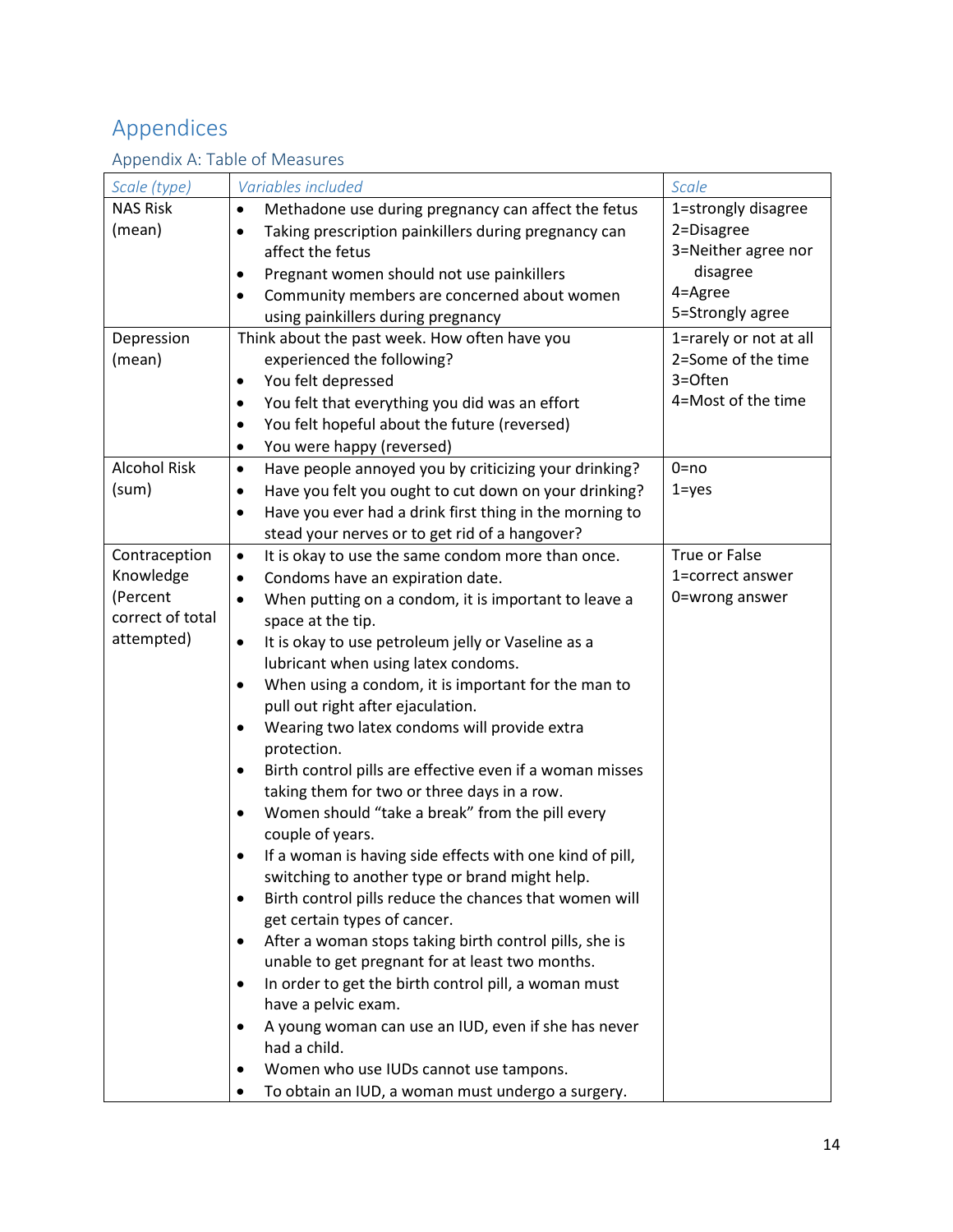| An IUD cannot be felt by a woman's partner during sex<br>$\bullet$   |  |
|----------------------------------------------------------------------|--|
| IUDs can move around in a woman's body<br>$\bullet$                  |  |
| Women using the birth control shot, Depo-Provera,<br>$\bullet$       |  |
| must get an injection every three months.                            |  |
| Even if a woman is late getting her birth control shot,<br>$\bullet$ |  |
| she is still protected from pregnancy for at least 3                 |  |
| months.                                                              |  |
| Women using the vaginal ring, or Nuva Ring, must have<br>$\bullet$   |  |
| it inserted by a doctor or health care provider every                |  |
| month.                                                               |  |
| Long-acting methods like the implant or IUD cannot be<br>$\bullet$   |  |
| removed early, even if a woman changes her mind                      |  |
| about wanting to get pregnant.                                       |  |
| After giving birth, a woman can get pregnant even<br>$\bullet$       |  |
| before she has her first period                                      |  |
| Douching (washing the vagina) after sex can prevent<br>$\bullet$     |  |
| pregnancy.                                                           |  |
| A woman who is still breast feeding cannot get<br>$\bullet$          |  |
| pregnant                                                             |  |
| Pregnancy is much less likely to occur if a couple has sex           |  |
| standing up.                                                         |  |
| The only way to completely prevent pregnancy is by not<br>$\bullet$  |  |
| having sex.                                                          |  |
| During a woman's monthly cycle, there are certain days<br>$\bullet$  |  |
| when she is more likely to become pregnant if she has                |  |
| sex.                                                                 |  |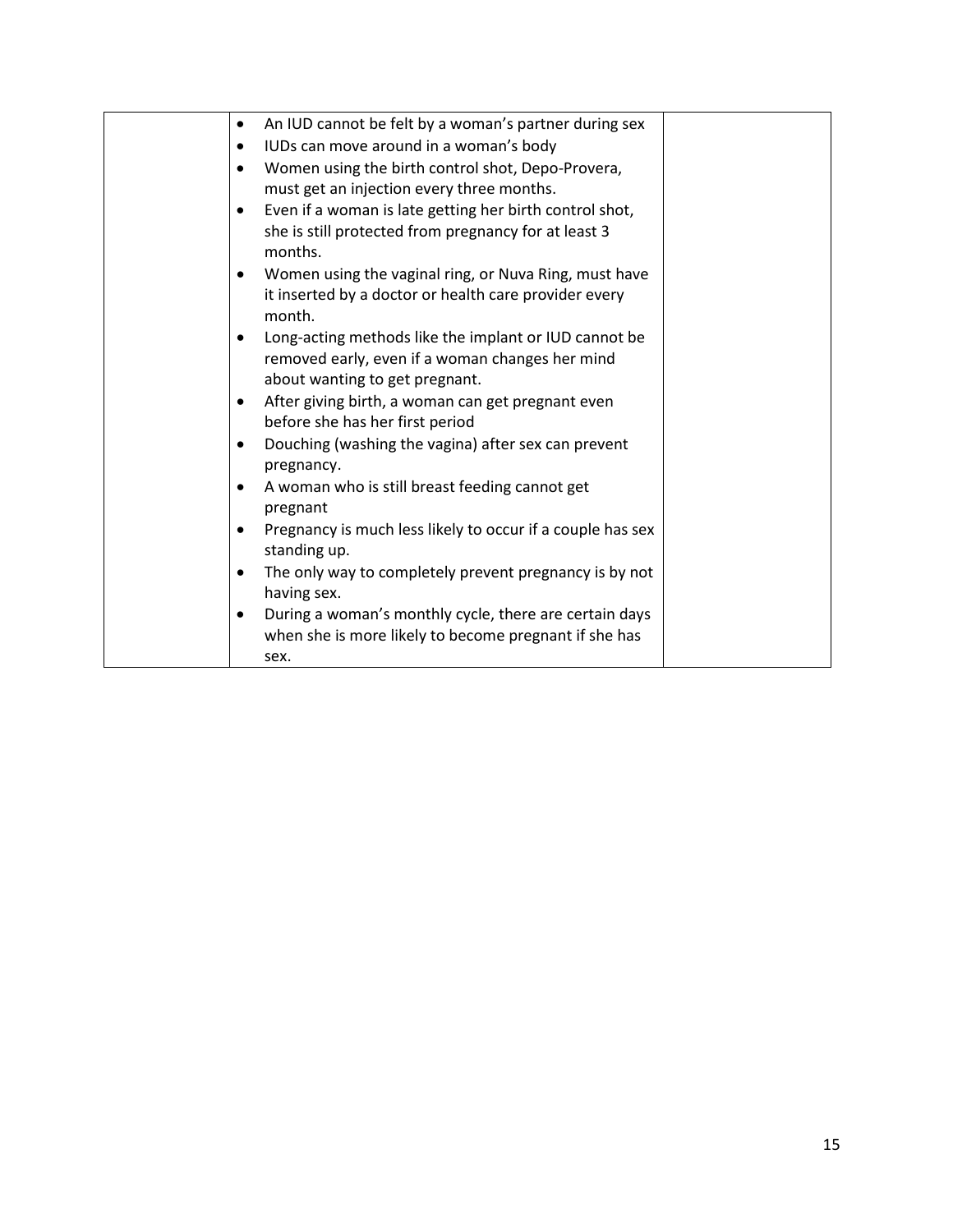## <span id="page-16-0"></span>Appendix B: Figures

## <span id="page-16-1"></span>B1. Number of Pregnancies

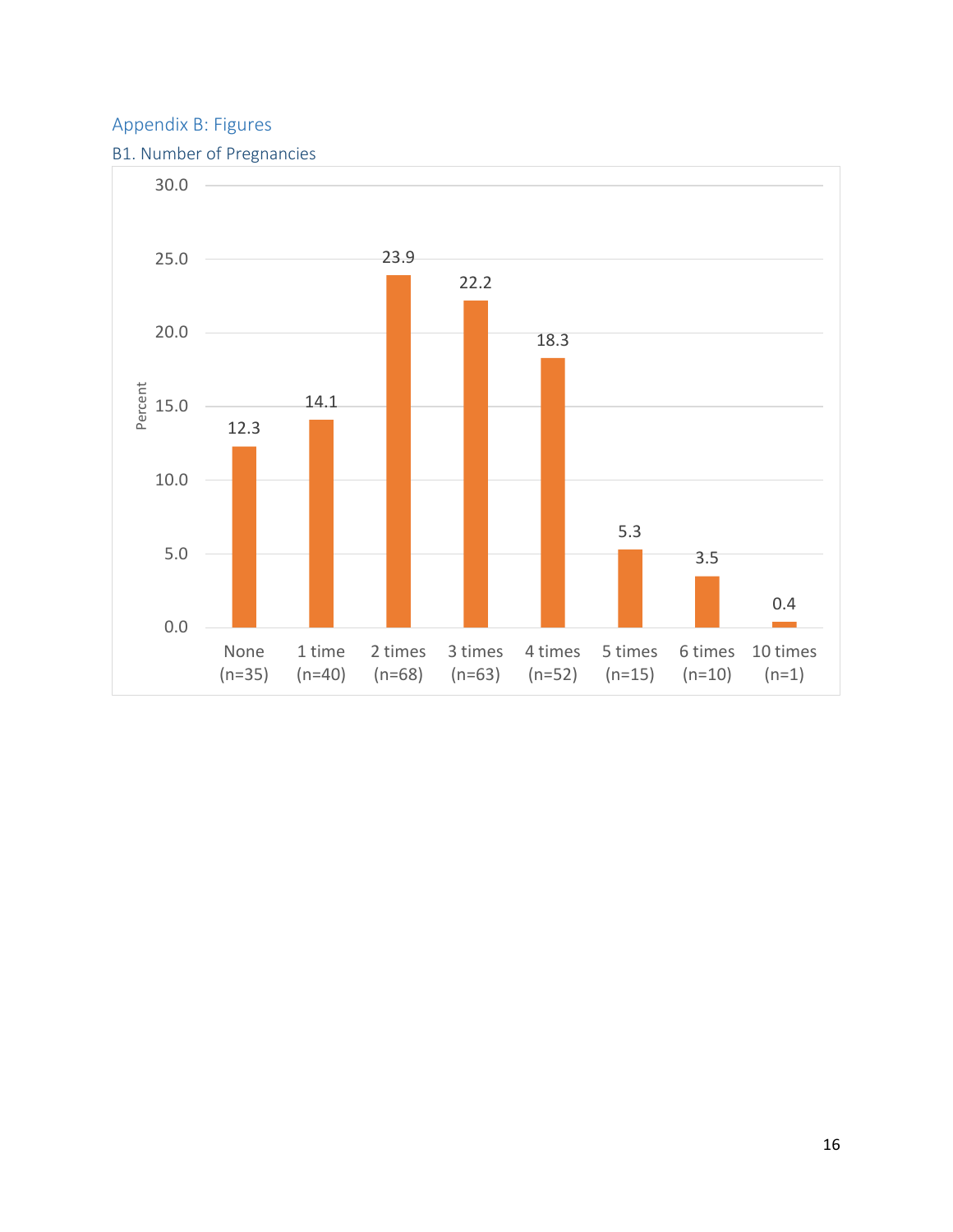## <span id="page-17-0"></span>B2. Planned Pregnancies

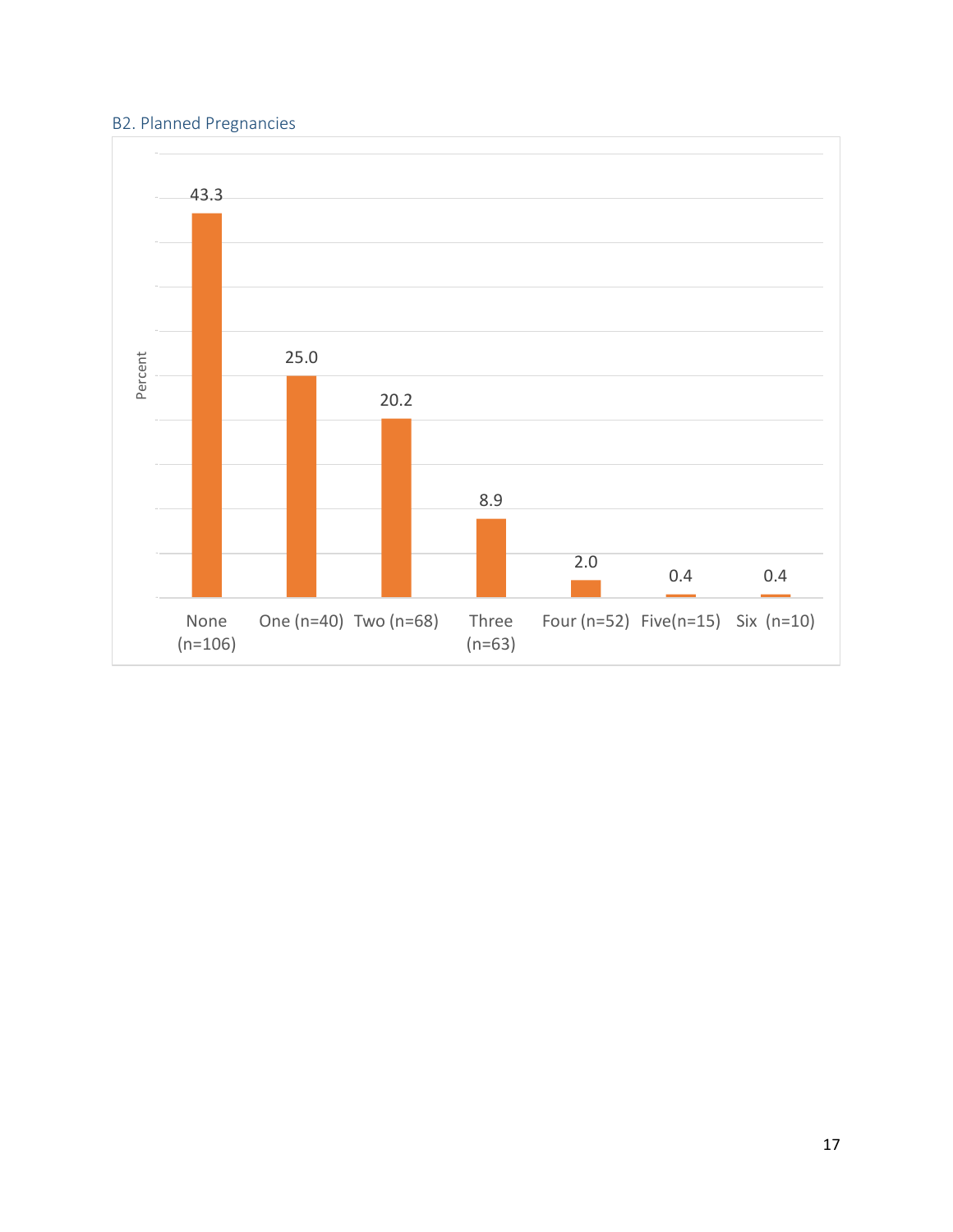## <span id="page-18-0"></span>B3. Number of Living Children

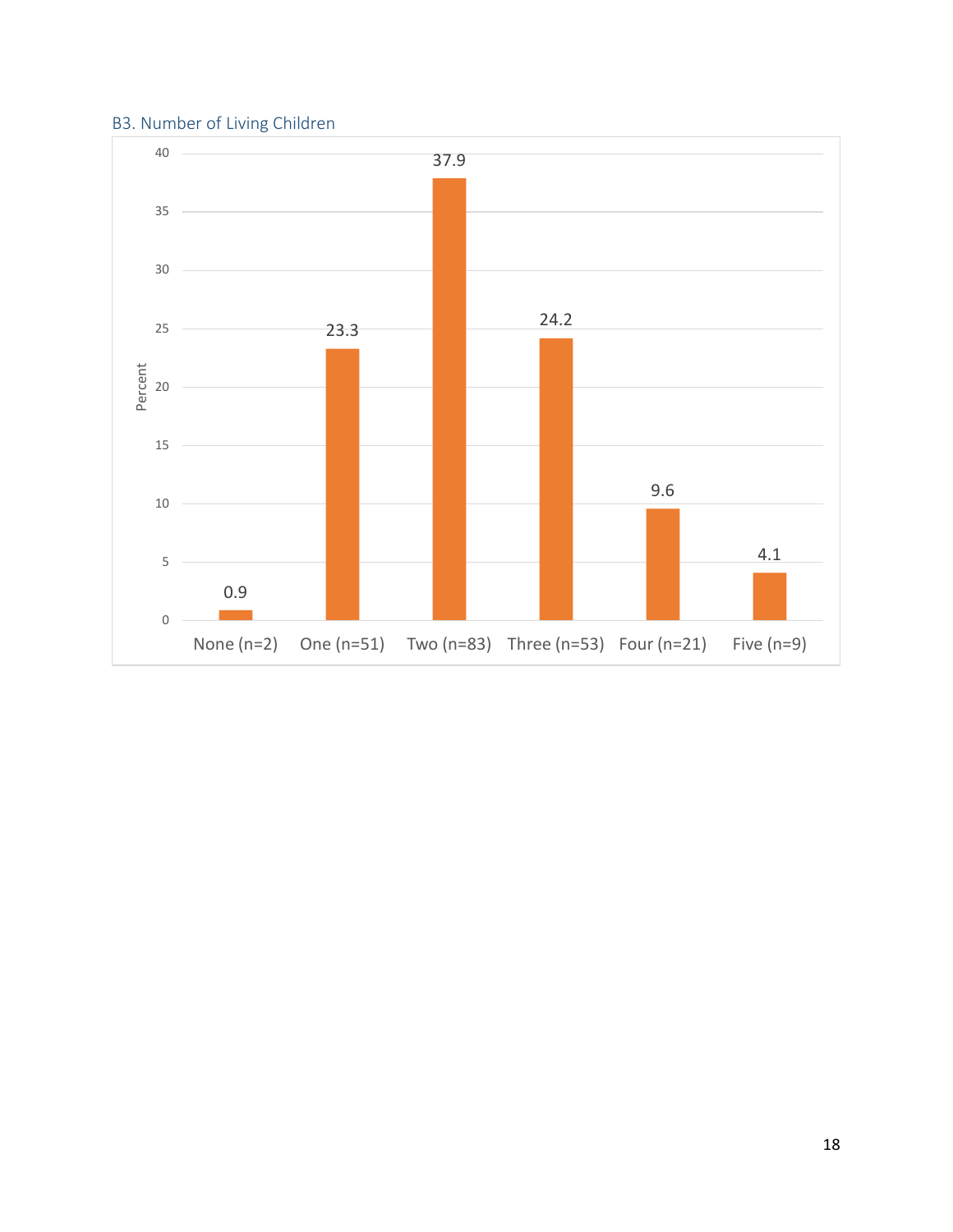## <span id="page-19-0"></span>B4. Miscarriages

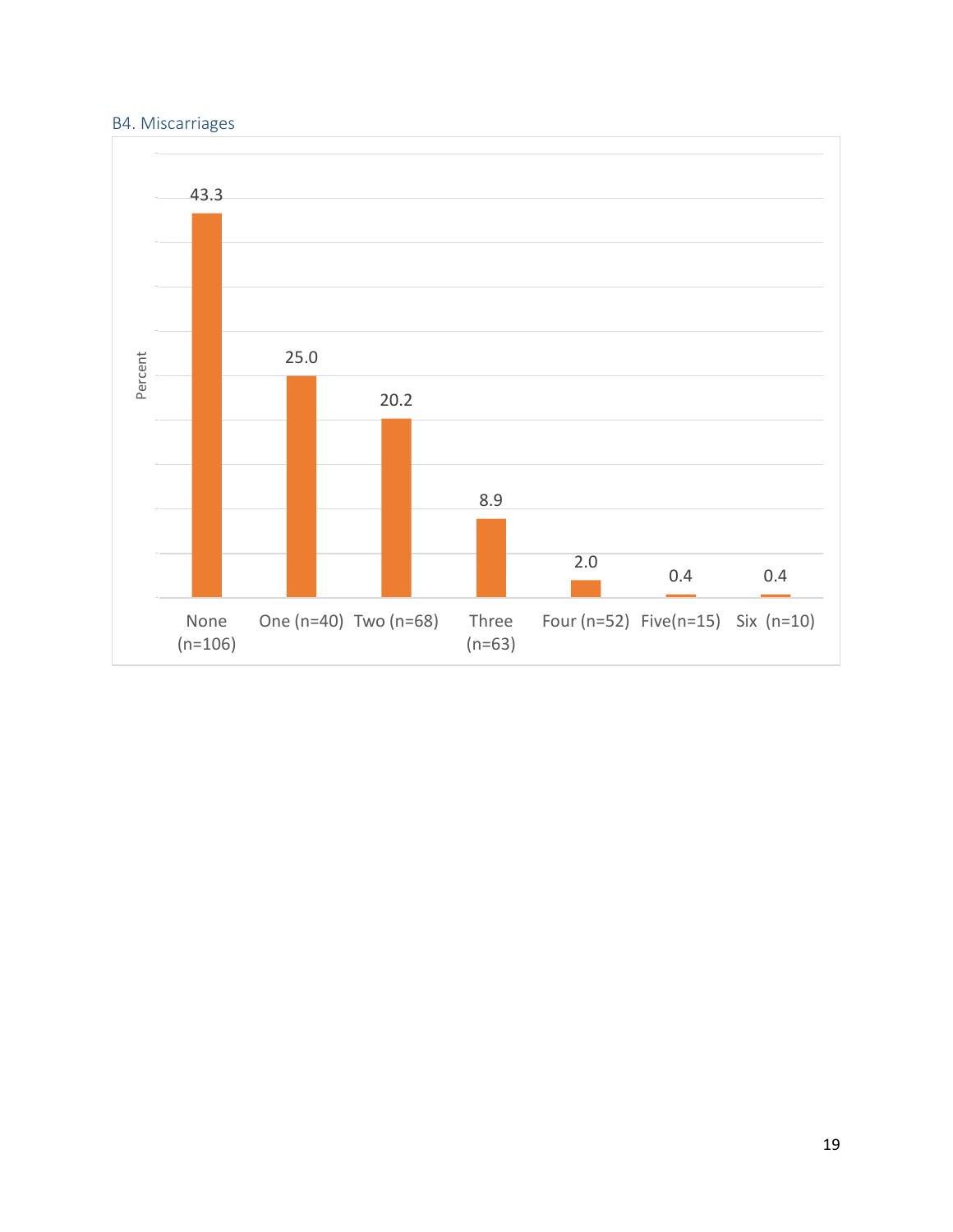## <span id="page-20-0"></span>B5. Abortions

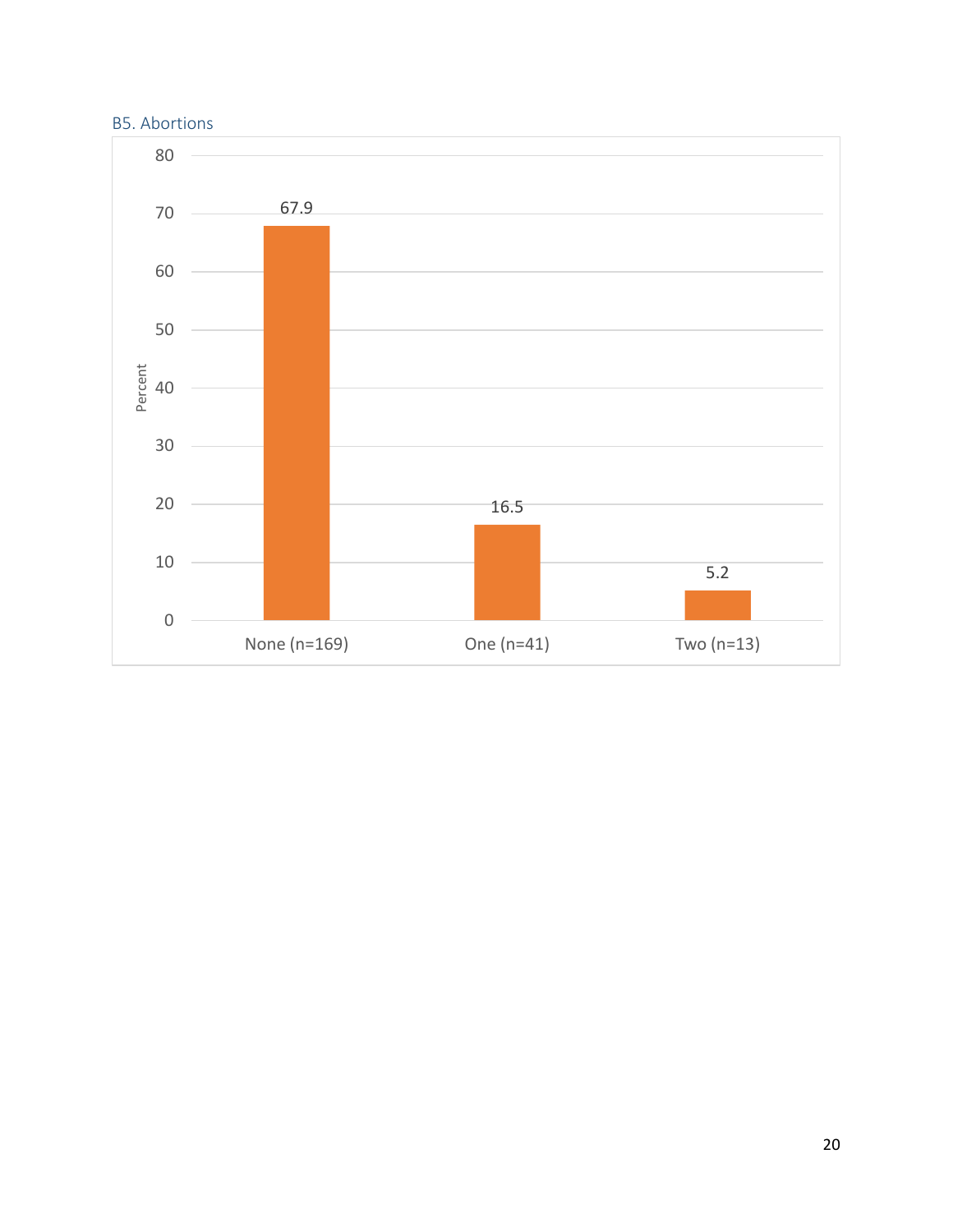

<span id="page-21-0"></span>B6. Number of Pregnancies while on Birth Control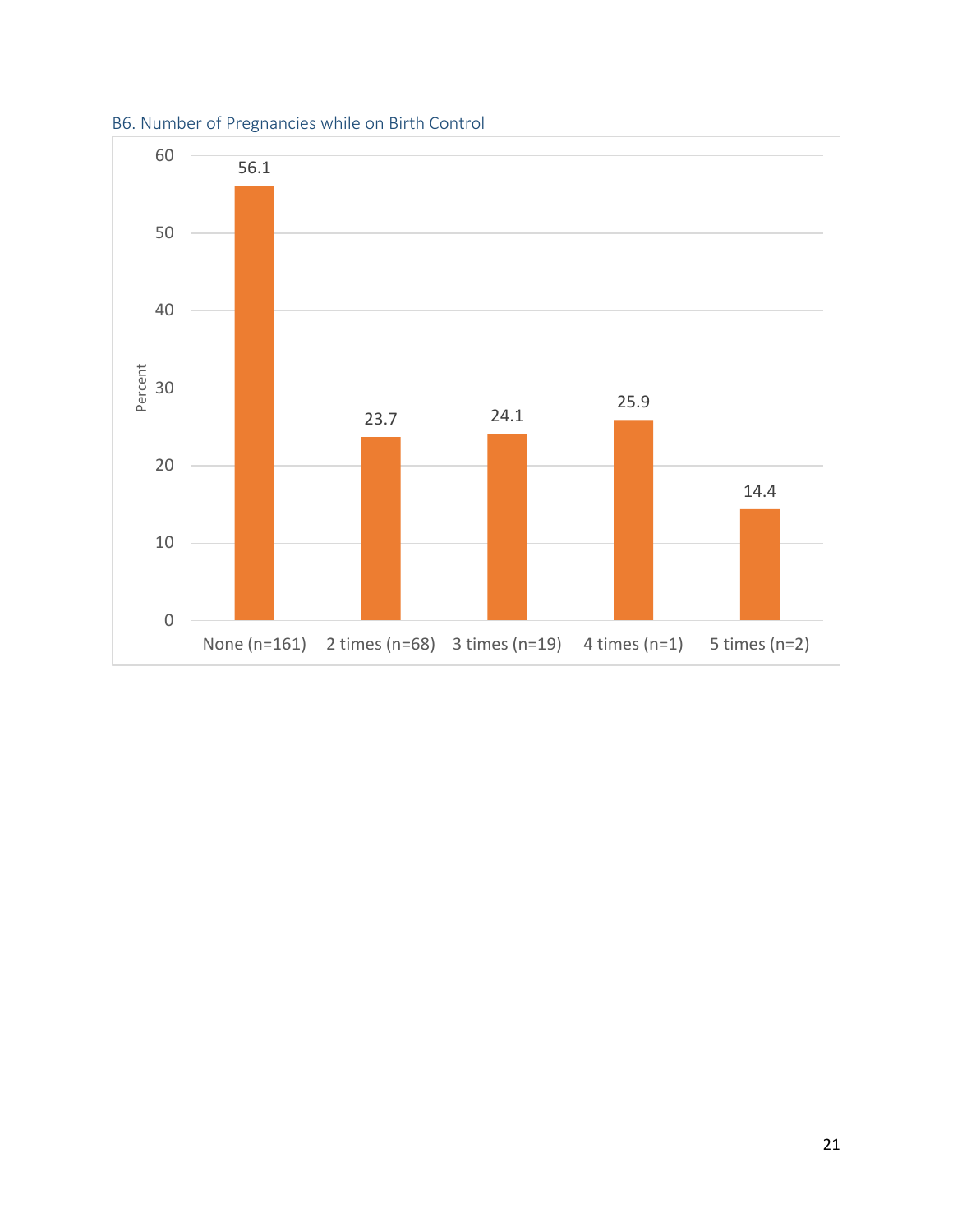<span id="page-22-0"></span>

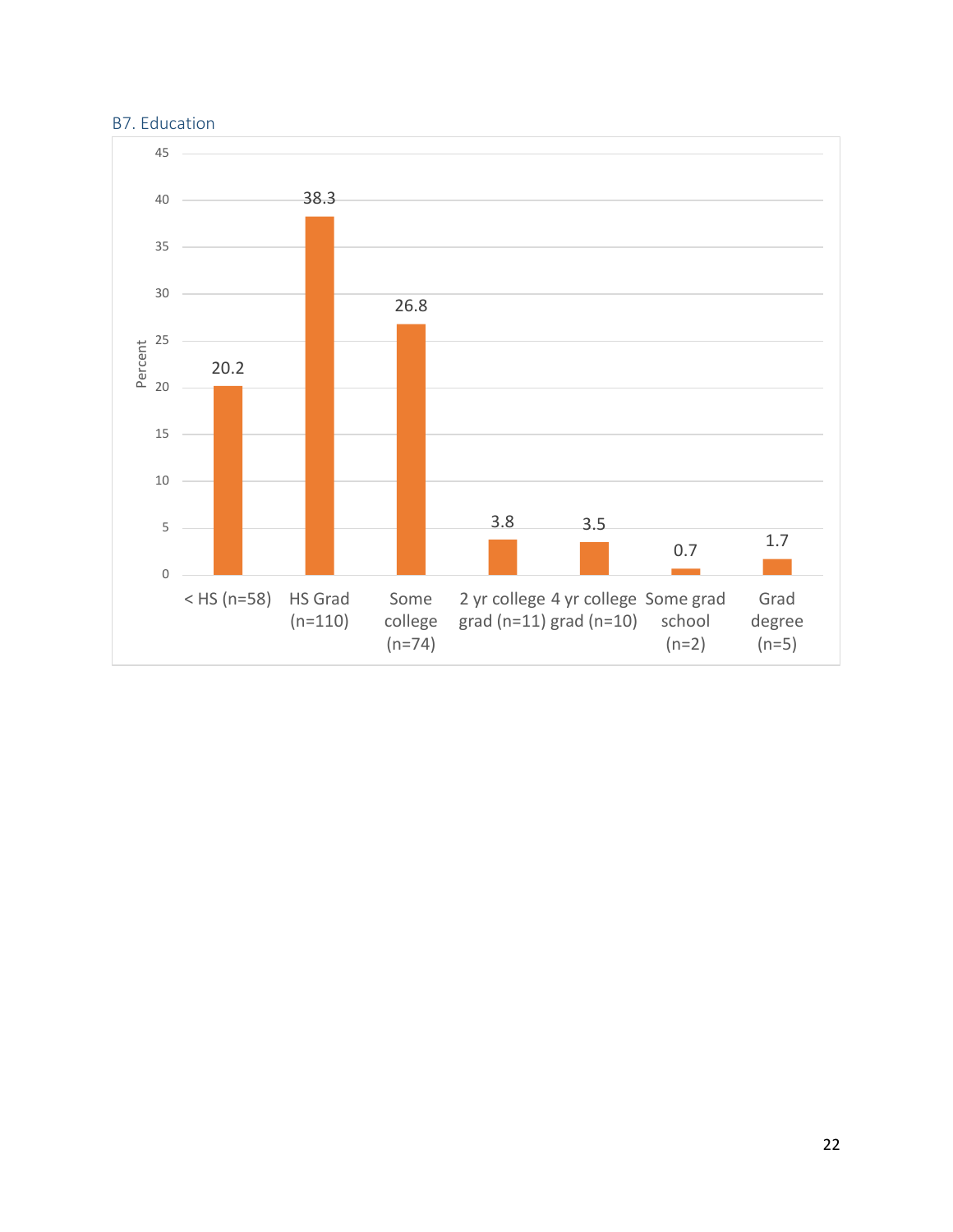#### <span id="page-23-0"></span>B8. Marital Status

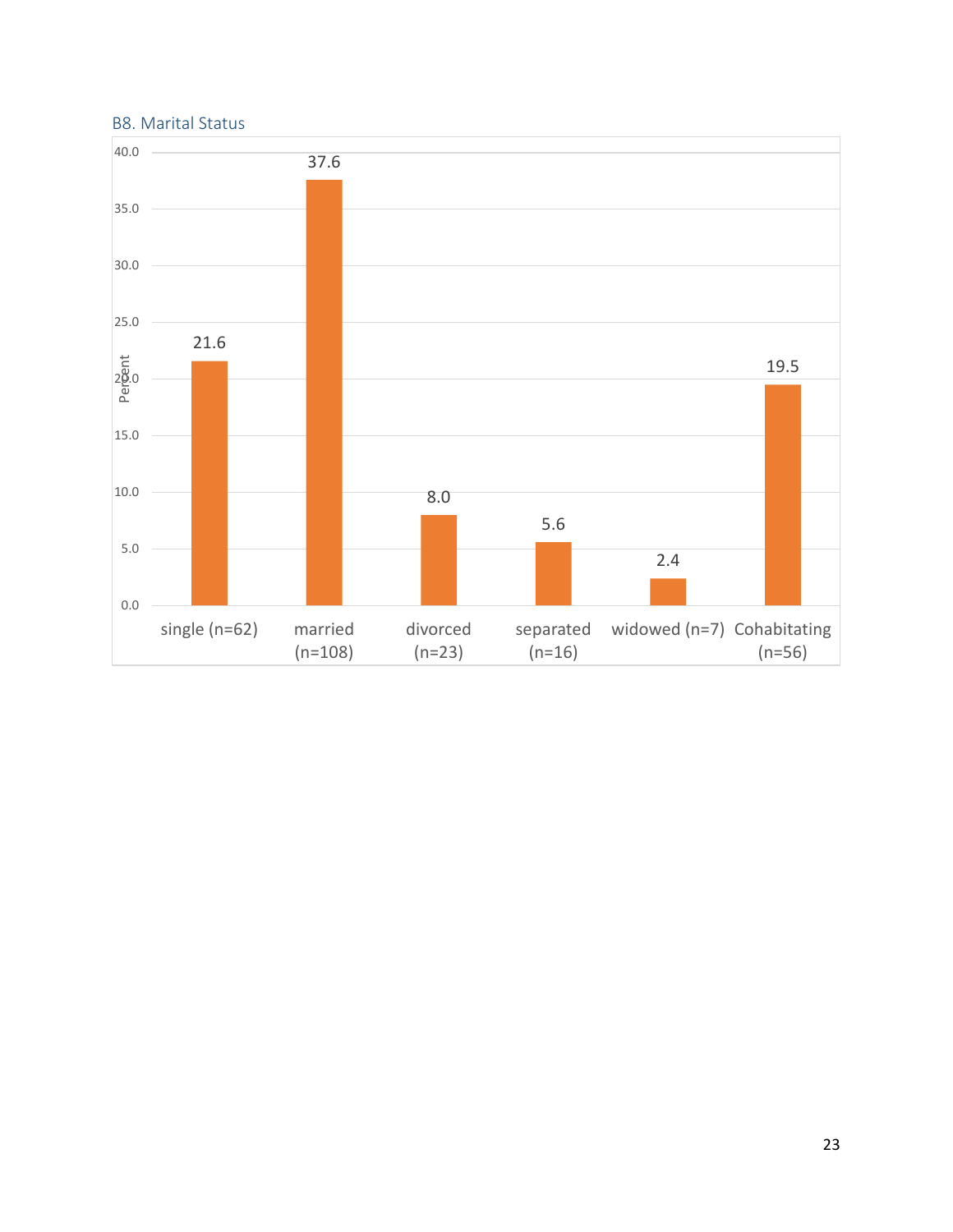#### <span id="page-24-0"></span>B9. Household Income

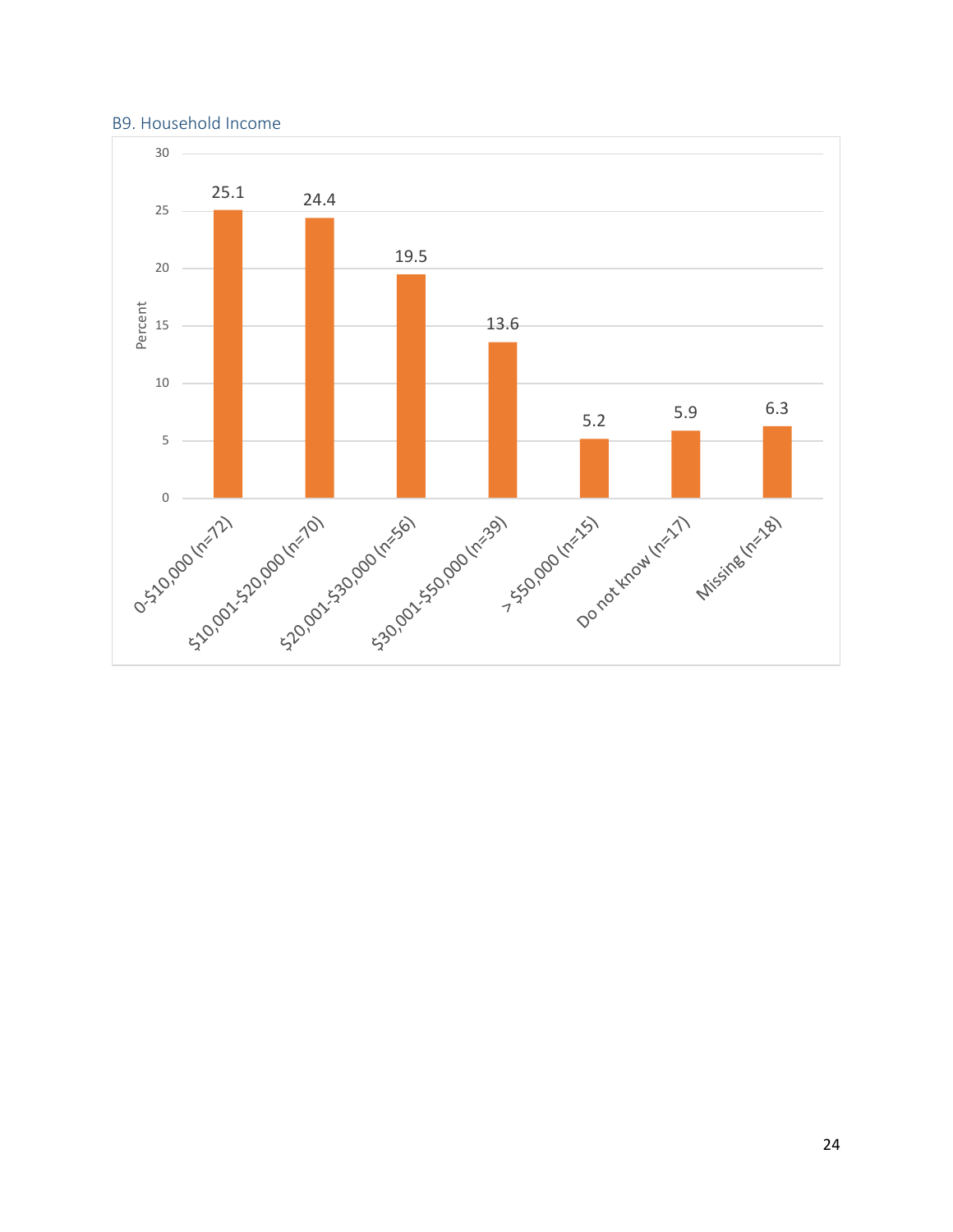#### <span id="page-25-0"></span>B10. Number in Household

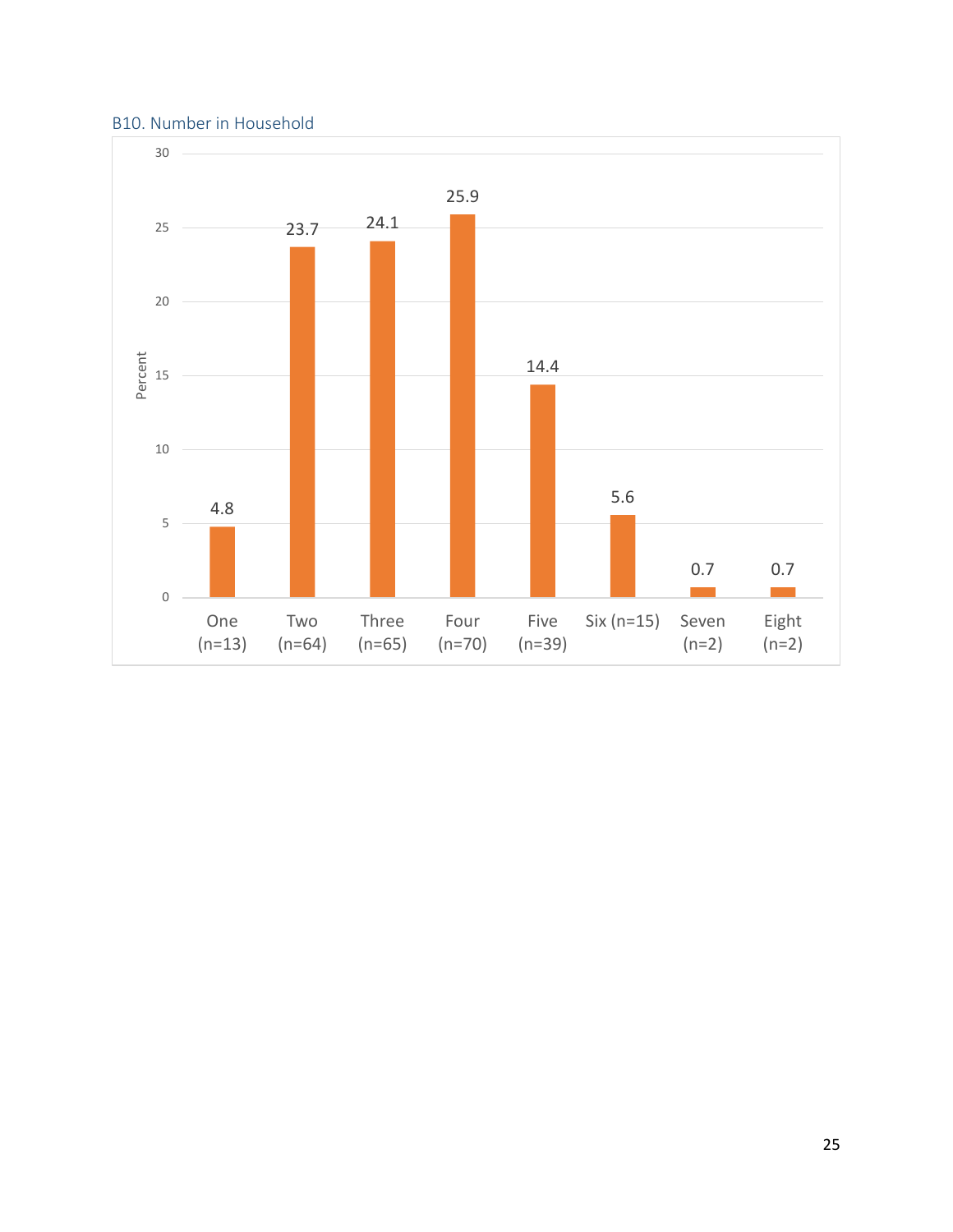## <span id="page-26-0"></span>B11. Employment Status

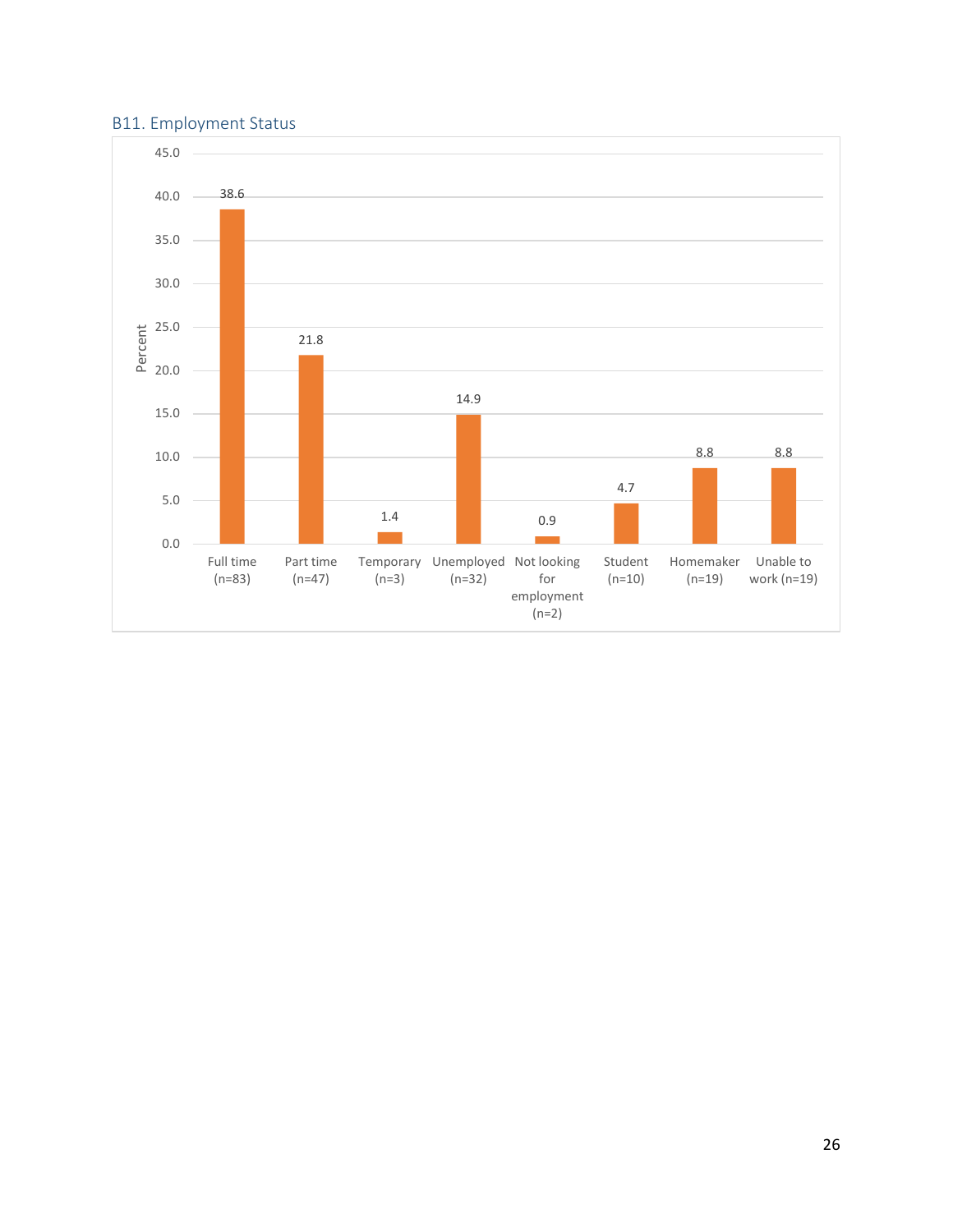<span id="page-27-0"></span>

## 27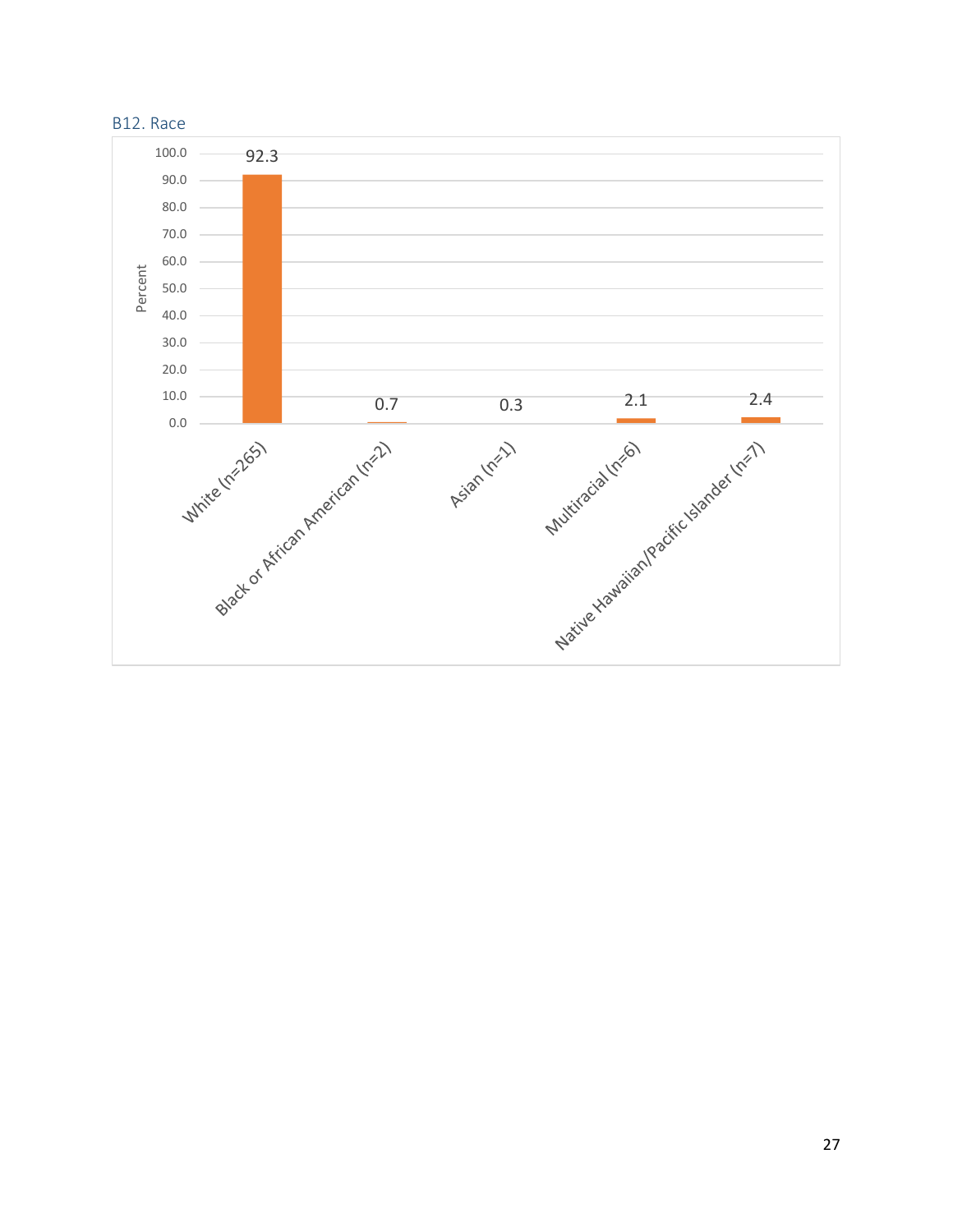## <span id="page-28-0"></span>B13. Ethnicity

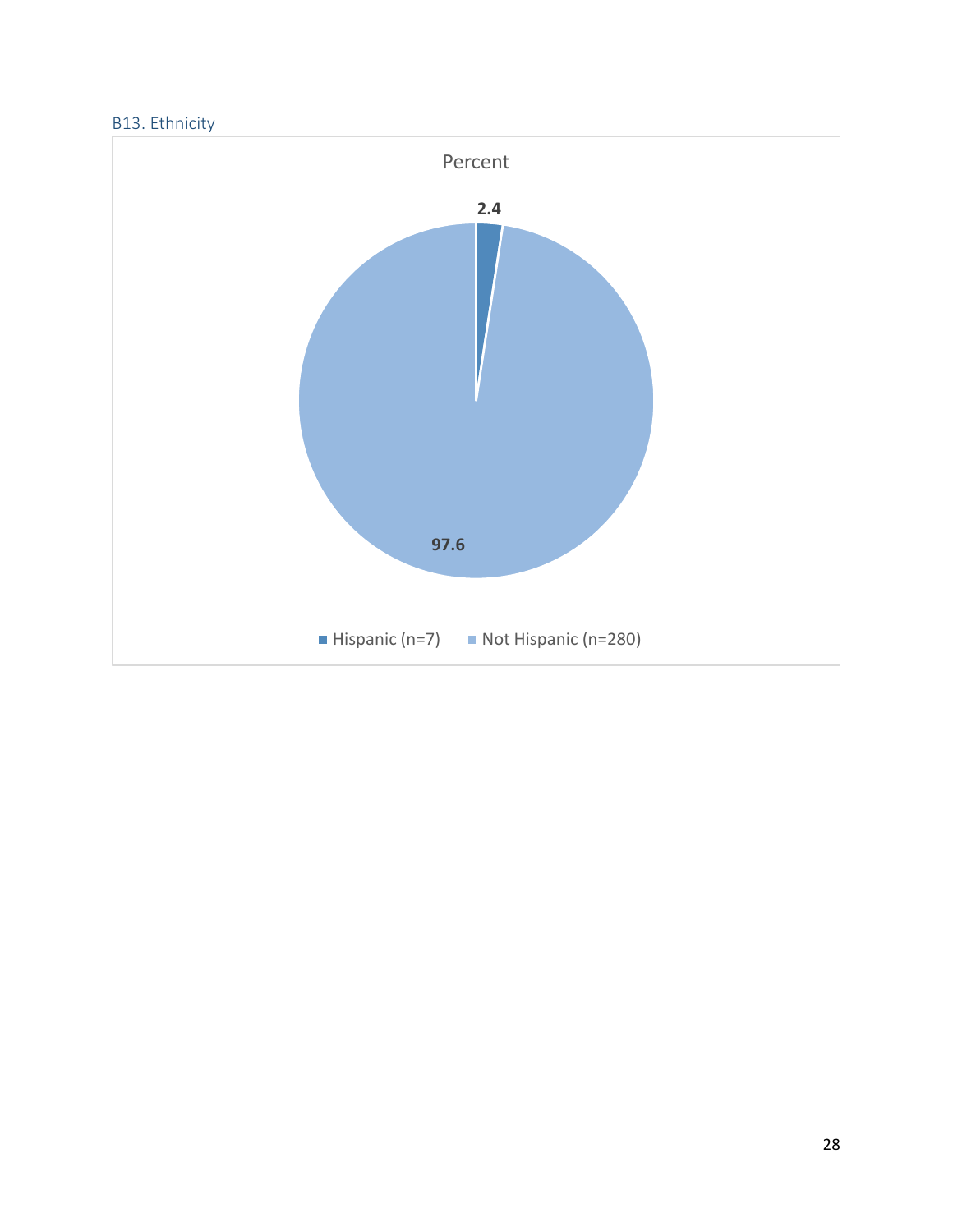## <span id="page-29-0"></span>B14. Difficulty Paying Rent

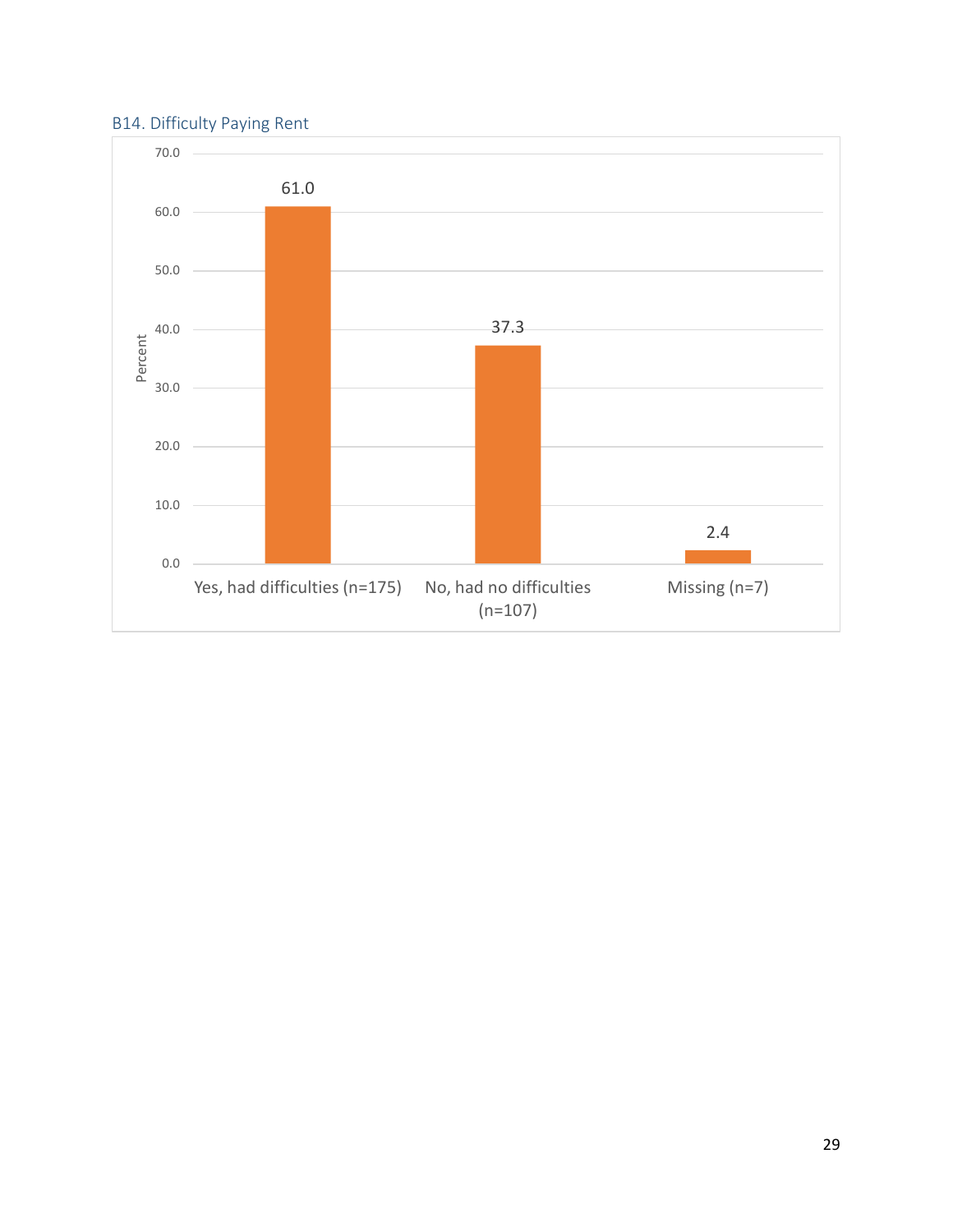## <span id="page-30-0"></span>B15. Housing Challenges

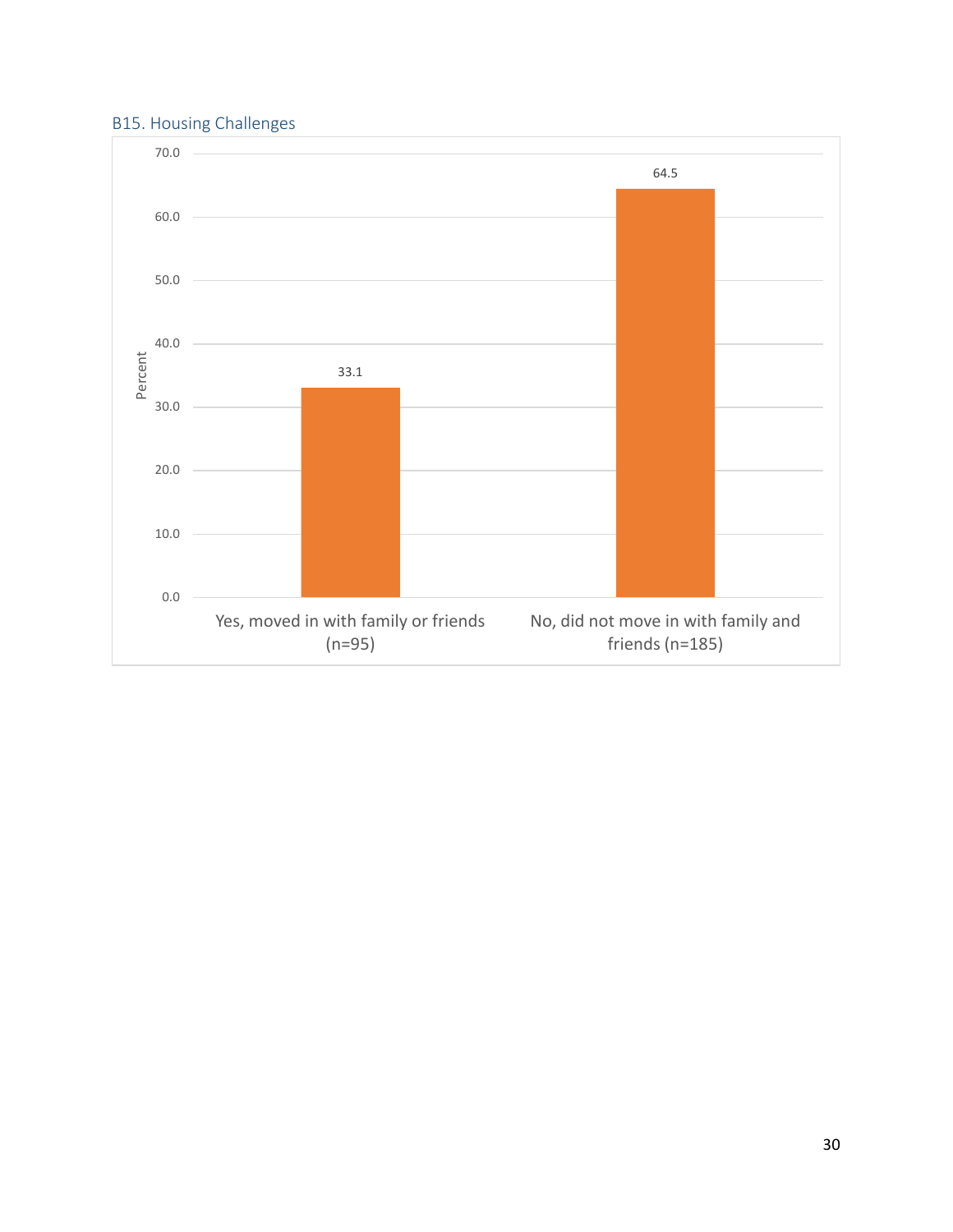#### <span id="page-31-0"></span>B16. Health Insurance

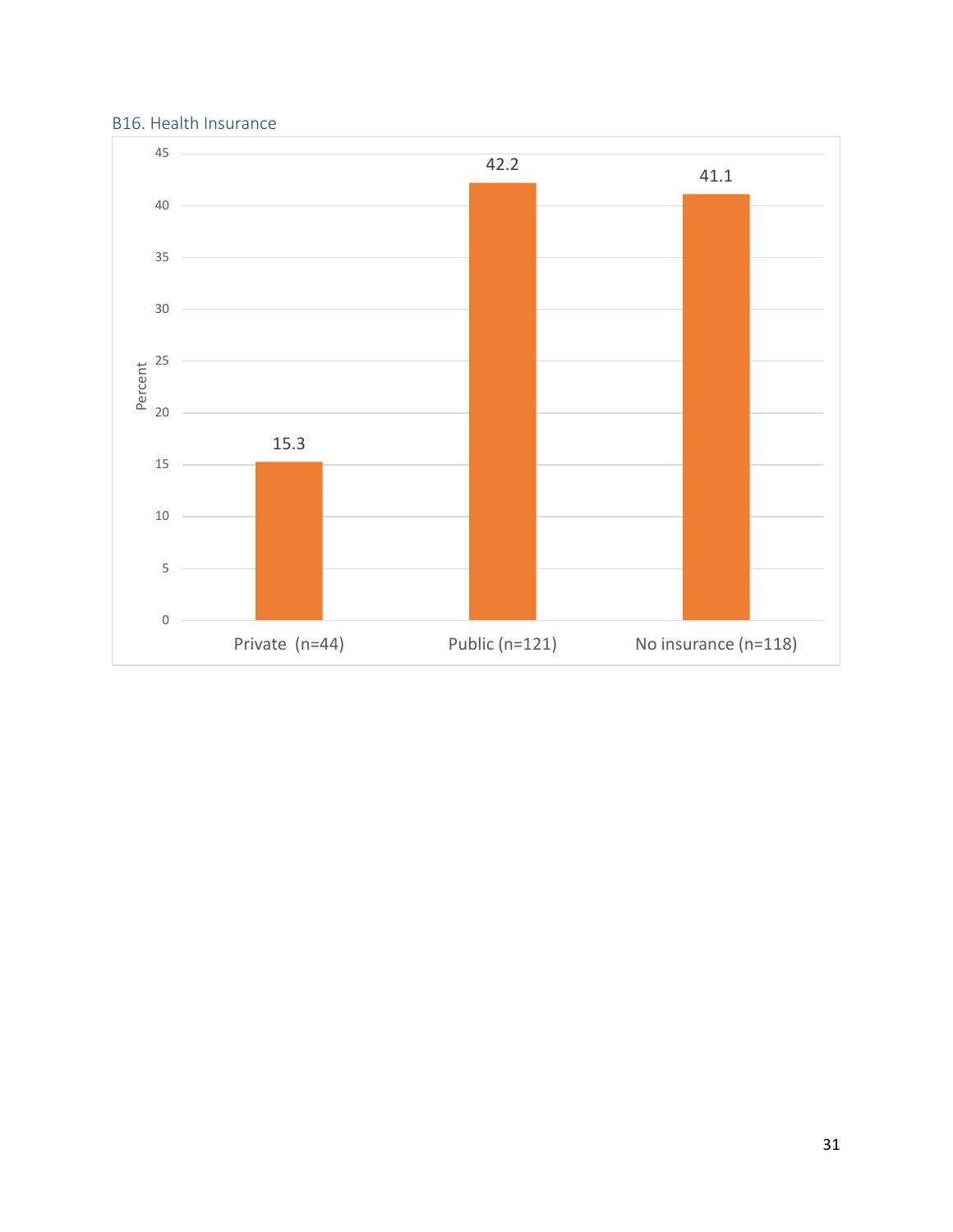## <span id="page-32-0"></span>B17. Method of First Opioid Use

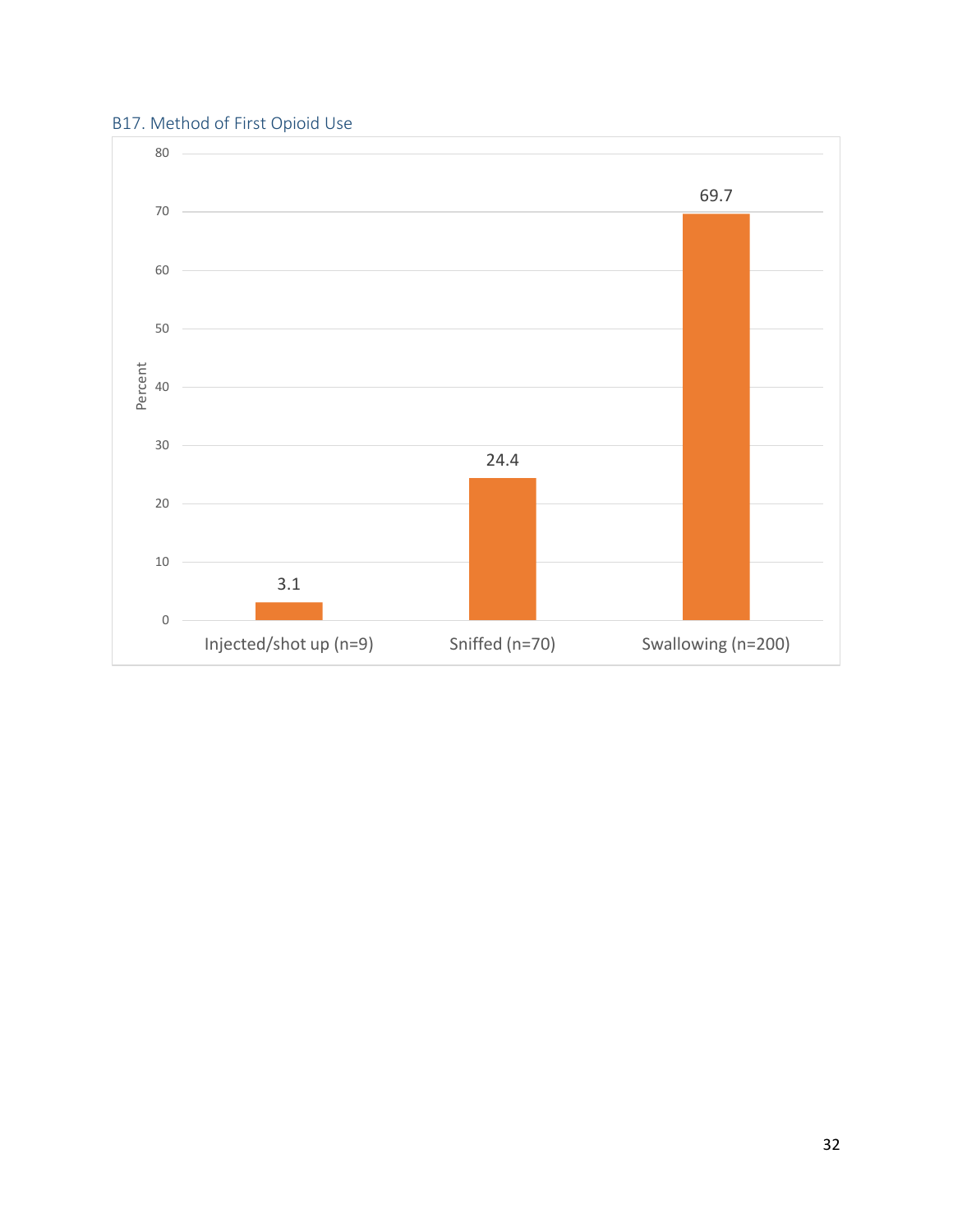## <span id="page-33-0"></span>B18. Source of First Opioid

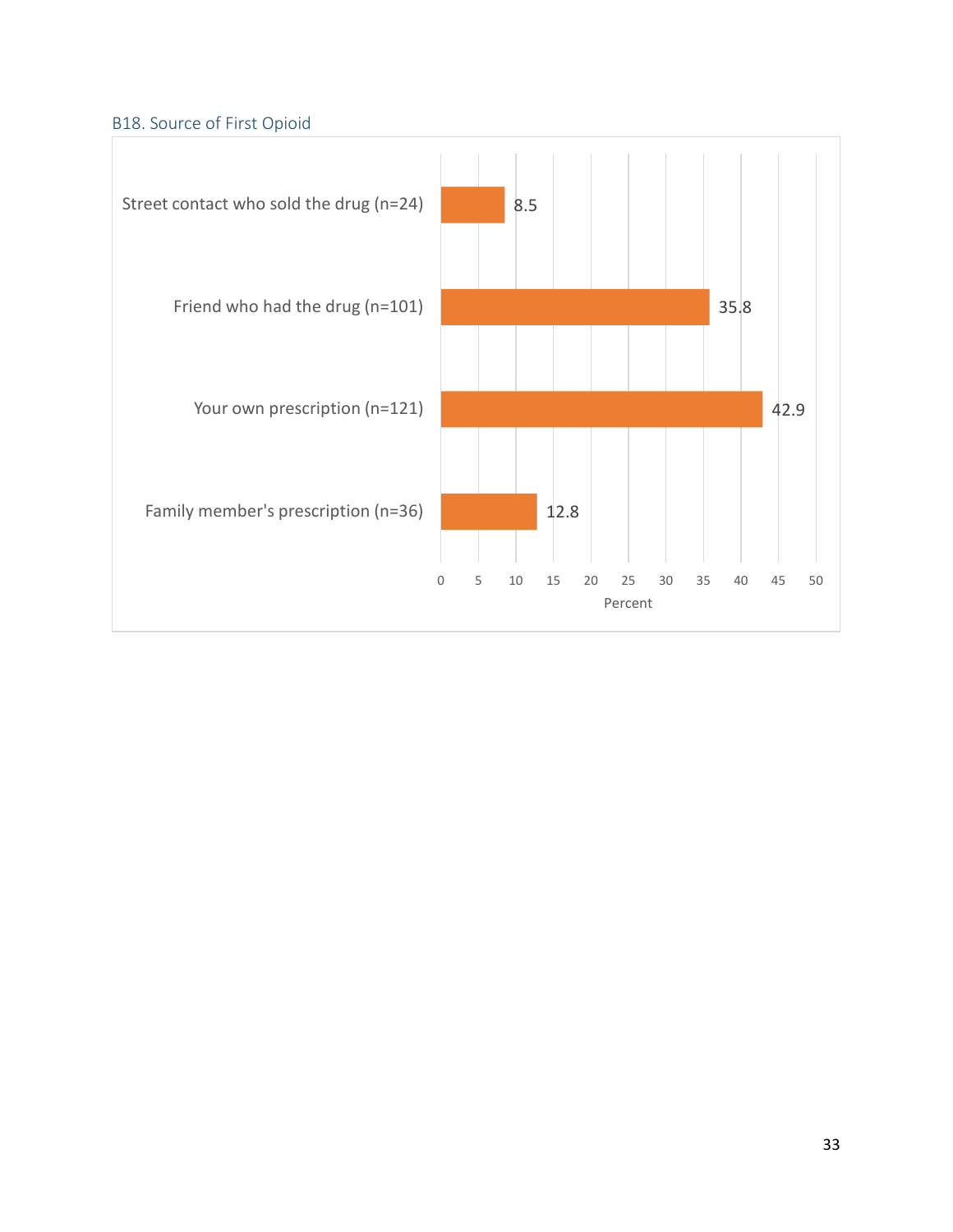## <span id="page-34-0"></span>B19. Age of First Opioid Use

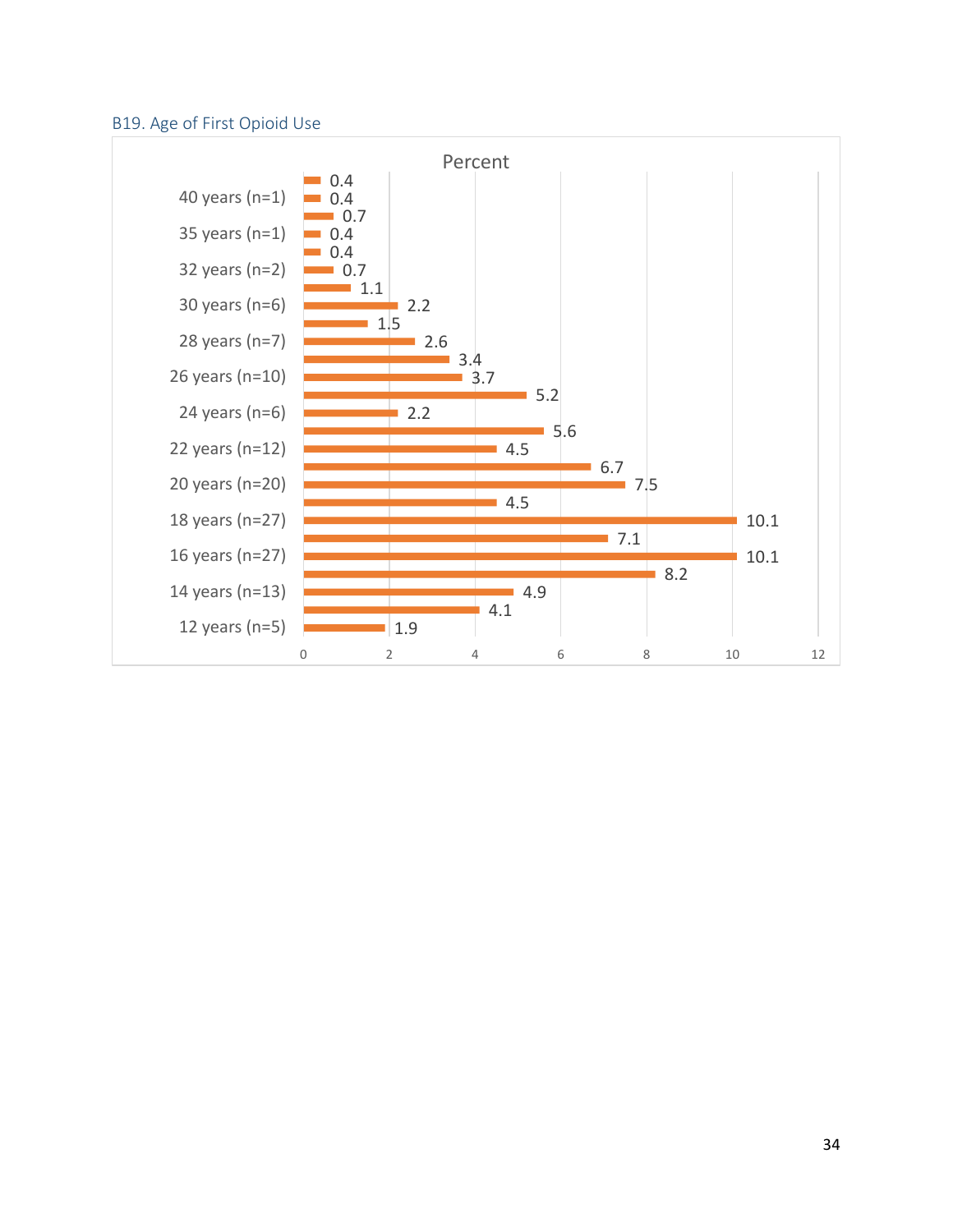#### <span id="page-35-0"></span>B20. Years Since First Methadone Intake